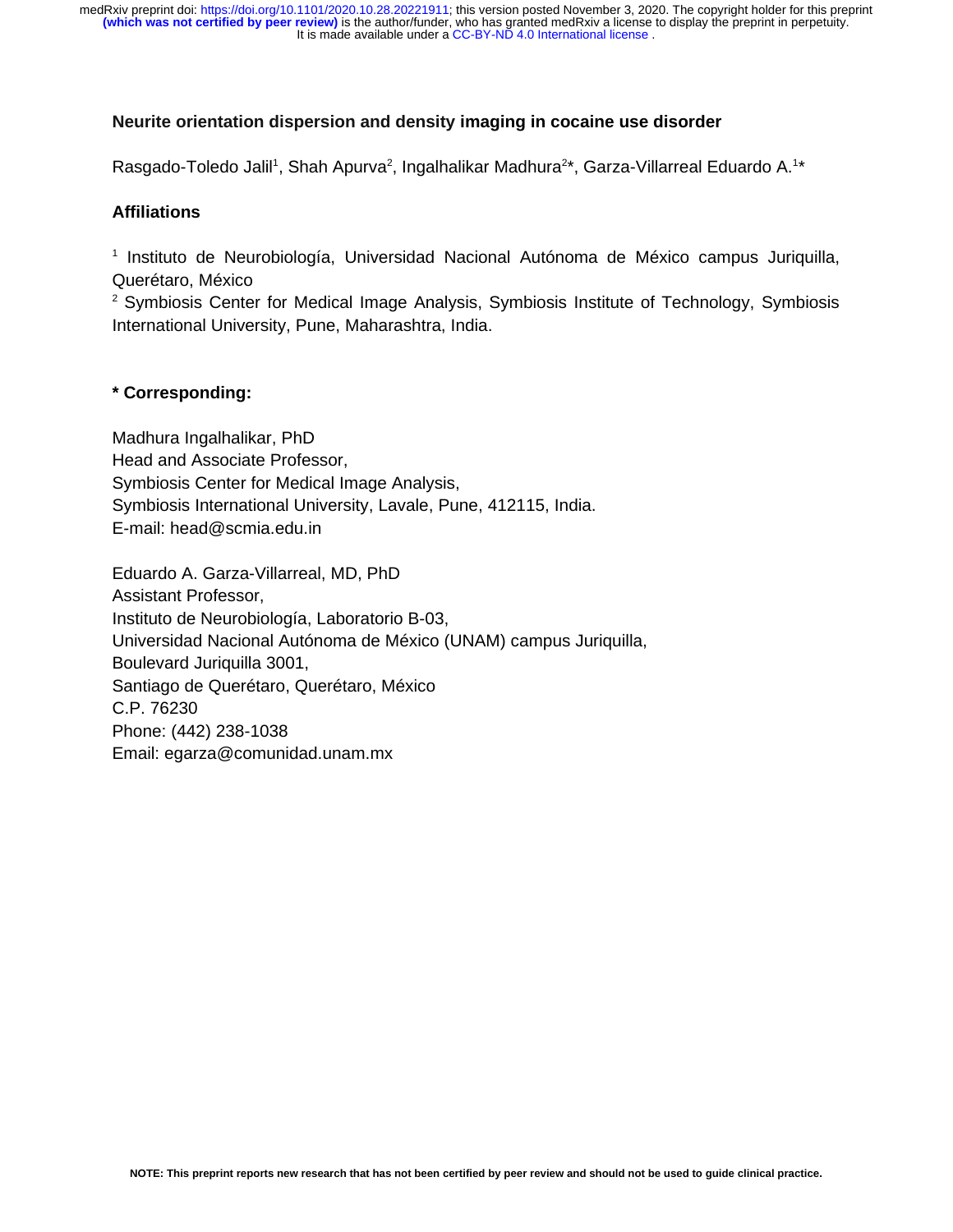## **Abstract**

Cocaine use disorder (CUD) is characterized by compulsive searching for cocaine that produces cognitive deficits, including lack of inhibition and decision-making. Several studies have shown that cocaine users exhibit brain volume and diffusion-based white-matter alterations in a wide variety of brain regions. However, the non-specificity of standard volumetric and diffusion-tensor methods to detect structural micropathology may lead to wrong conclusions. To better understand microstructural pathology in CUD, we analyzed 60 CUD participants (3 female) and 43 non-CUD controls (HC; 2 female) retrospectively from our crosssectional Mexican SUD neuroimaging dataset (SUDMEX-CONN), using multi-shell diffusionweighted imaging and the neurite orientation dispersion and density imaging (NODDI) analysis whose aims to more accurately model micro-structural pathology . We used Viso values of NODDI that employ a three-compartment model in white (WM) and gray-matter (GM). These values were correlated with clinical measures, including psychiatric severity status, impulsive behavior and pattern of cocaine and tobacco use in the CUD group. As hypothesized, we found higher whole-brain microstructural pathology in WM and GM in CUD patients than controls. ROI analysis revealed higher Viso-NODDI values in superior longitudinal fasciculus, cingulum, hippocampus cingulum, forceps minor and Uncinate fasciculus, as well as in frontal and parietotemporal GM structures. Correlations between significant ROIs showed a dependency of impulsivity and years of cocaine consumption over Viso-NODDI. However, we did not find correlations with psychopathology measures. Overall, microstructural pathology seems to be present in CUD both in gray and white-matter, however their clinical relevance remains questionable.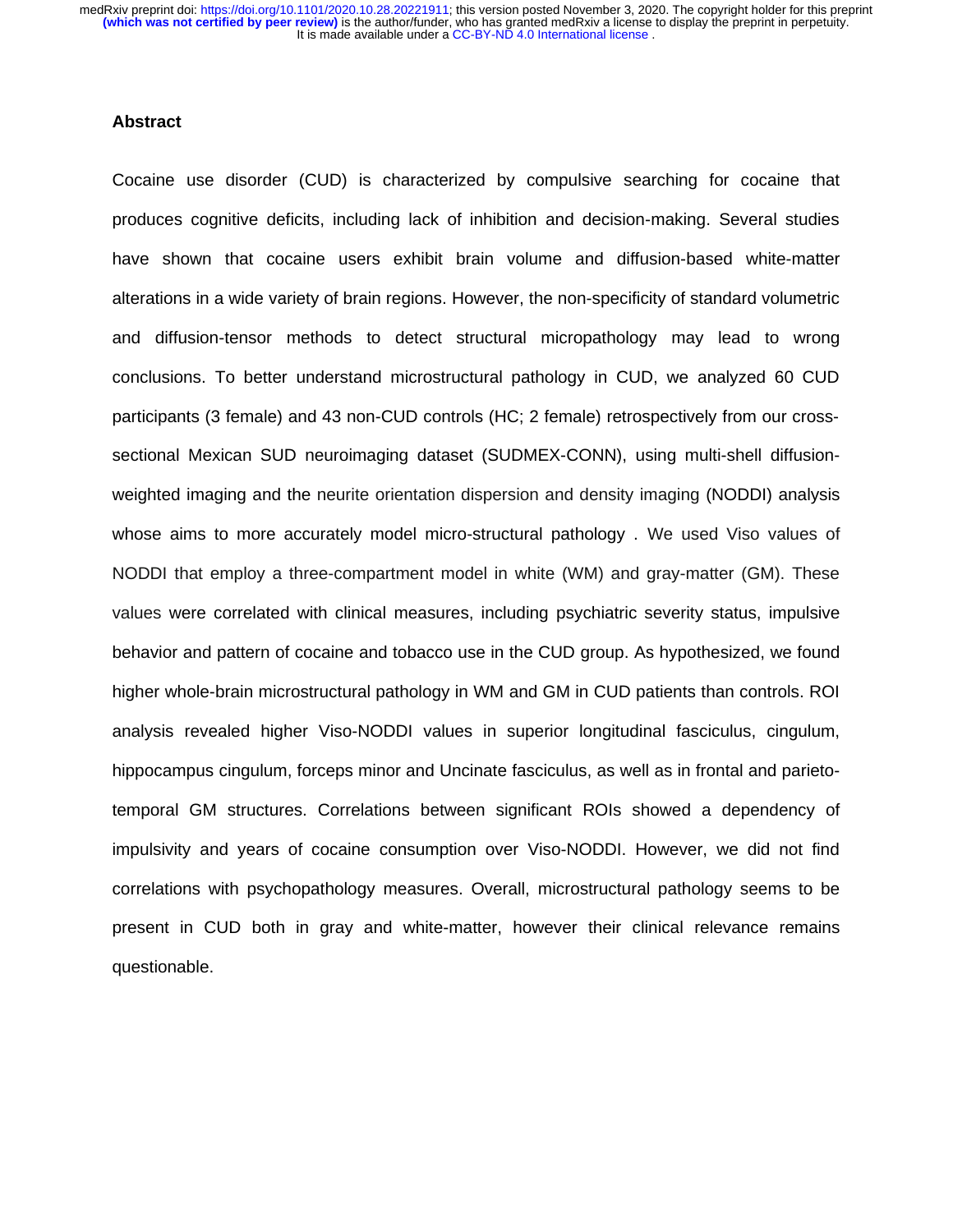# **Introduction**

Cocaine use disorder (CUD) is a worldwide substance use disorder (SUD) with serious consequences for the individual's health and society , as it produces cognitive deficit, including lack of inhibition and compulsive search for cocaine, that may be secondary to brain pathology (Volkow et al., 2019) and, as of today, there are no proven successful treatments (Gorelick, 2015). The microstructural pathology in CUD commonly observed in postsynaptic receptors and dendritic spines, appears to be a consequence of neuroadaptation in neurons located in ventral tegmental area (VTA) and nucleus accumbens (NAc) (Siciliano et al., 08/2015). Using MRI in humans and rodents, researchers have observed macroscopic volume changes in regions of the frontostriatal and mesolimbic systems as well as cerebellum, though these changes are inconsistent between studies (Moreno-López et al., 10/2012; Narayana et al., 10/2010). While several studies show reduced volume, others show increased volume in regions such as basal ganglia and thalamus (Garza-Villarreal et al., 2017). This has also been observed with other morphometric measures such as cortical thickness, which has been shown to differ between studies as well (Moreno-López et al., 10/2012; Narayana et al., 10/2010). Elements contributing to this variability may be related to: 1) CUD pathology itself, 2) the unspecificity of volume or cortical thickness as macrostructural measures, and 3) the moment in time when volume was measured, as it also contributes to volume variability, among others. Of these elements, the inclusion of other whole-brain structural measures may uncover otherwise unknown underlying microstructural adaptations in vivo.

Diffusion weighted imaging (DWI) is an MRI modality that may help capture microstructural pathology and is a candidate for improving in vivo measurements. However, DWI in CUD has also shown variability of the regions affected, the magnitude, and the type of pathology (Ma et al., 10/2009; Romero et al., 1/2010). The reasons seem to be similar to other structural measures: 1) the unspecificity of typical DWI measurements such fractional anisotropy (FA), mean diffusivity (MD), and tractography , and 2) CUD itself with varying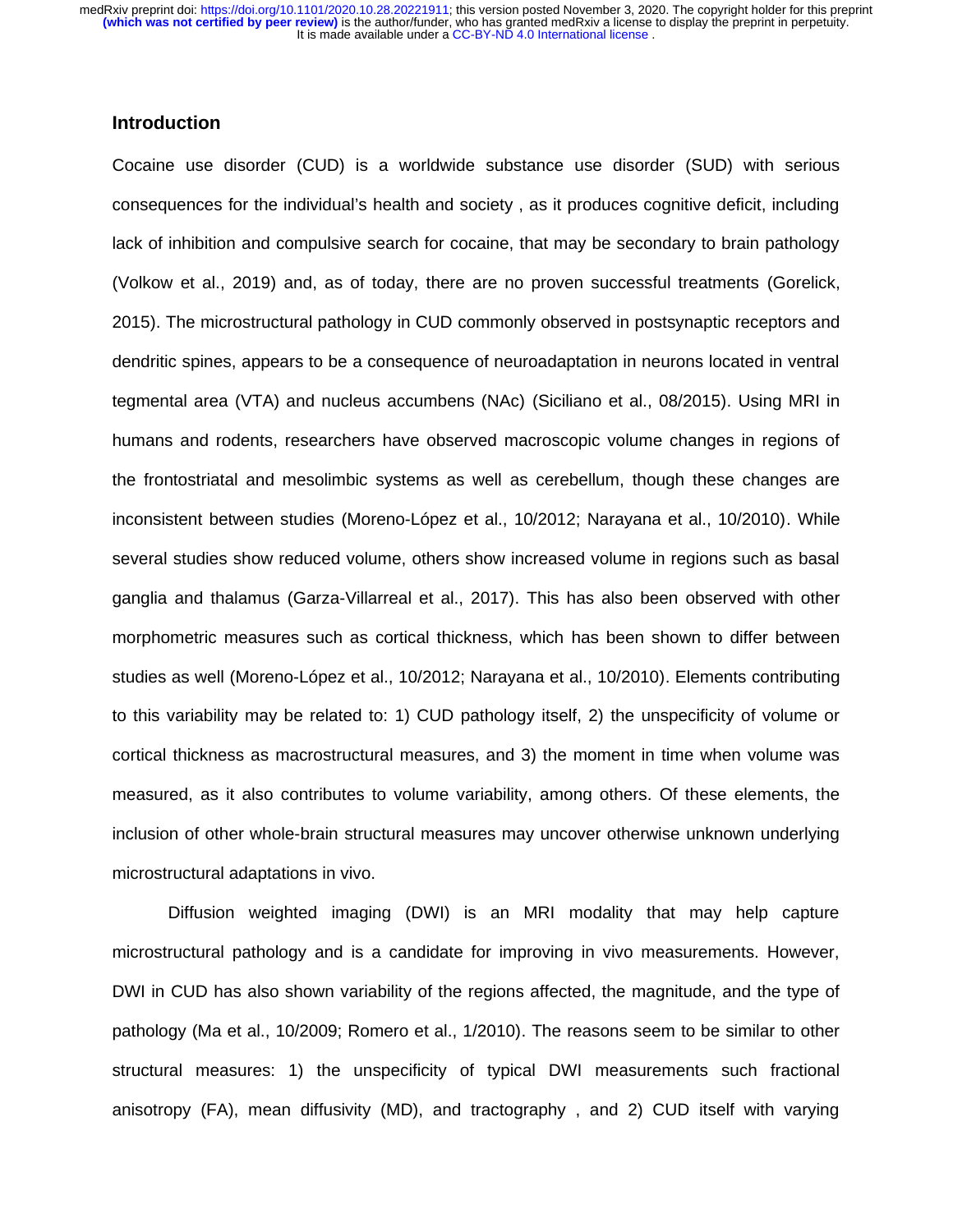chronicity of cocaine use and abstinence periods (van Son et al., 2016). A recent meta-analysis of stimulant use disorders showed a lack of consistency between DWI studies, illustrating small to moderate effects in WM FA values with common analysis in a small group of cocaine use studies, with large heterogeneity and population differences between them (Beard et al., 2019). One suggested method that could capture microstructural pathology in vivo is neurite orientation dispersion and density imaging (NODDI) (H. Zhang et al., 2012).

Fractional volume of extracellular fluid (Viso) from NODDI is a novel extension of the diffusion tensor imaging (DTI) model method that measures free-water molecules in gray and white matter using multi-tensor information. Compared with standard DTI measures, NODDI analysis has been shown to be more sensitive to detect disease specific effects such as WM deterioration, neuroinflammation, dynamics and conditions of cell formation processes (Grussu et al., 2017). These metrics are associated with clinical symptoms in pathologies such as schizophrenia, Alzheimer's disease, Multiple sclerosis, and Parkinson's disease (Dumont et al., 2019; Grussu et al., 2017; Mitchell et al., 2019). Therefore, the measurement of free-water by NODDI seems to be a state-of-the-art sensible marker of brain pathology and may provide insight on CUD pathology. In this study, we wanted to determine CUD structural pathology in the human brain using in vivo MRI and the NODDI technique, as well as its correlation with clinical measures.

## **Materials and Methods**

We recruited 74 cocaine use disorder patients (CUD) and 64 non-CUD controls (HC) for a substance use disorder database (SUDMEX). HC were matched by age  $(\pm 2y)$ , sex, and handedness. Education was matched as closely as possible. The recruitment criteria are shown in Supplementary Table 1 while the clinicals instruments used for are shown in Supplementary Table 2. For this study, we included 60 CUD (3F)  $/$  43 HC (2F) with a median age of 31 (18 – 50) years old from the SUDMEX dataset. We eliminated 33 participants (HC = 21, CUD = 12):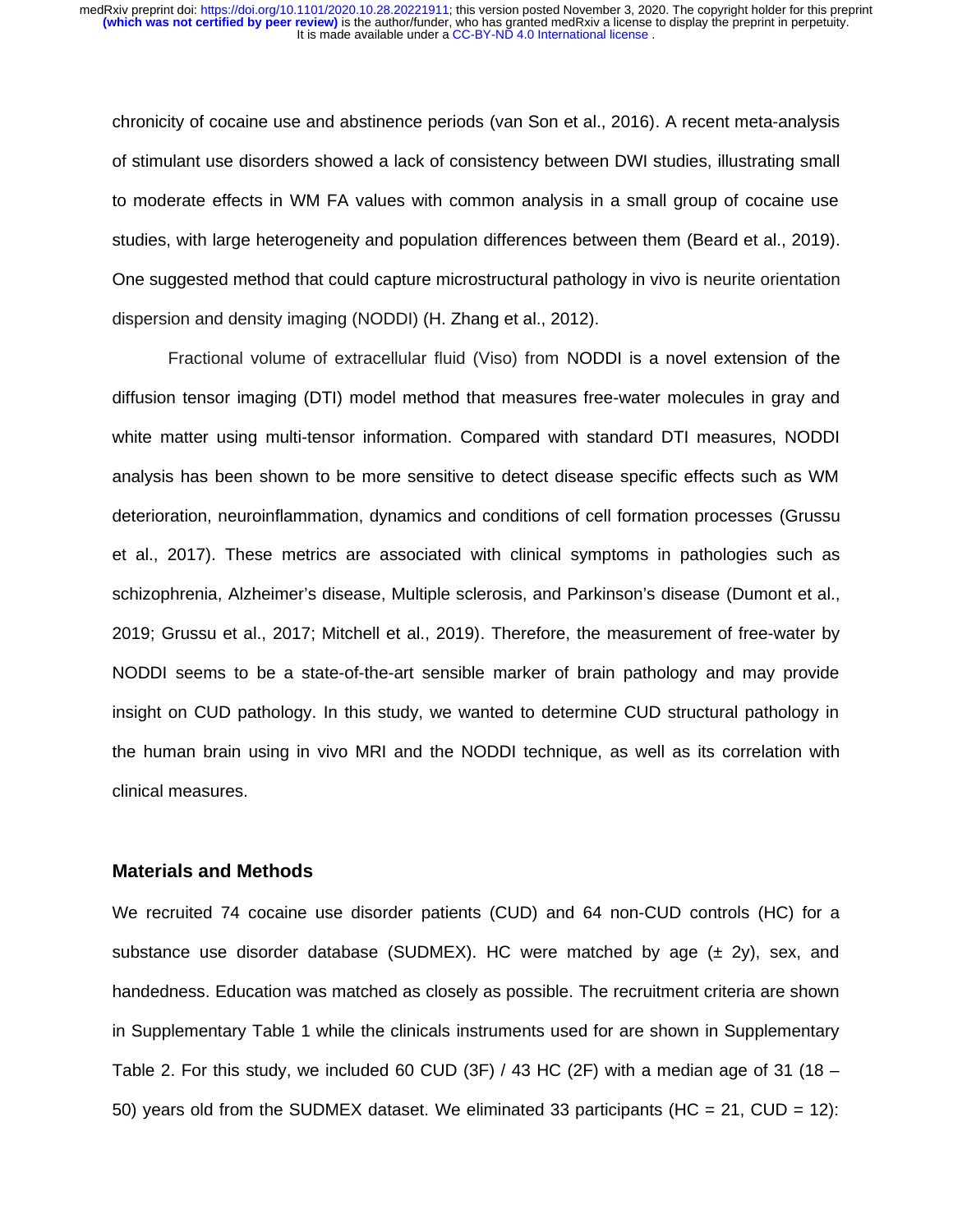eliminated 7 due to other substance use dependence background ( $HC = 6$ ,  $CUD = 1$ ), 4 due to cocaine recreational use (CUD), 1 due to illiteracy (CUD), 1 due to excessive movement or artefacts related to image acquisition (CUD), 2 due to health clinical record (HC = 1, CUD = 1), 11 due to mental disorder record (HC = 10, CUD = 1), and 9 due to DWI non-acquisition (HC = 4, CUD = 5). The study was approved by the local ethics committee and carried out at the Instituto Nacional de Psiquiatría "Ramón de la Fuente Muñiz" in Mexico City, Mexico, according to the Declaration of Helsinki. All participants were invited through posters placed in several centers for SUD treatment. HCs were recruited from the Institute (i.e. administrative workers) and by fliers around the city. Participants were fully briefed and they provided verbal and written informed consent. Tobacco use in CUD is unavoidable, therefore we determined years of tobacco use and tobacco dependency in CUD and HC. Psychiatric comorbidities, lifetime medication and polysubstance use are reported in Supplementary Tables 3, 4 and 5 respectively. Participants were asked to abstain from any substance use, for at least 24 hours prior to the study and were urine-tested for the presence of the drugs before the clinical interview and MRI scan. The clinical and MRI sessions were done the same day as minimum and 4 days apart as maximum.

#### **Clinical measures**

Participants were asked to respond to an array of questionnaires in order to obtain CUD severity measures and tobacco use, administered by trained psychologists, psychology students and psychiatrists. For the CUD group, current craving at the time of MRI acquisition was evaluated using Cocaine Craving Questionnaire—Now (CCQ) which includes questions about desire, intent and planning to use cocaine, anticipation of positive outcome and of relief from withdrawal or dysphoria, and lack of control from using cocaine (Paliwal et al., 2008). Impulsivity was evaluated using the Barratt Impulsiveness Scale (BIS-11) that involves cognitive impulsivity which reflects attentional control, deliberate thinking and planning; non-planning impulsiveness which reflects a lack of forethought and motor impulsivity which reflects acting quickly and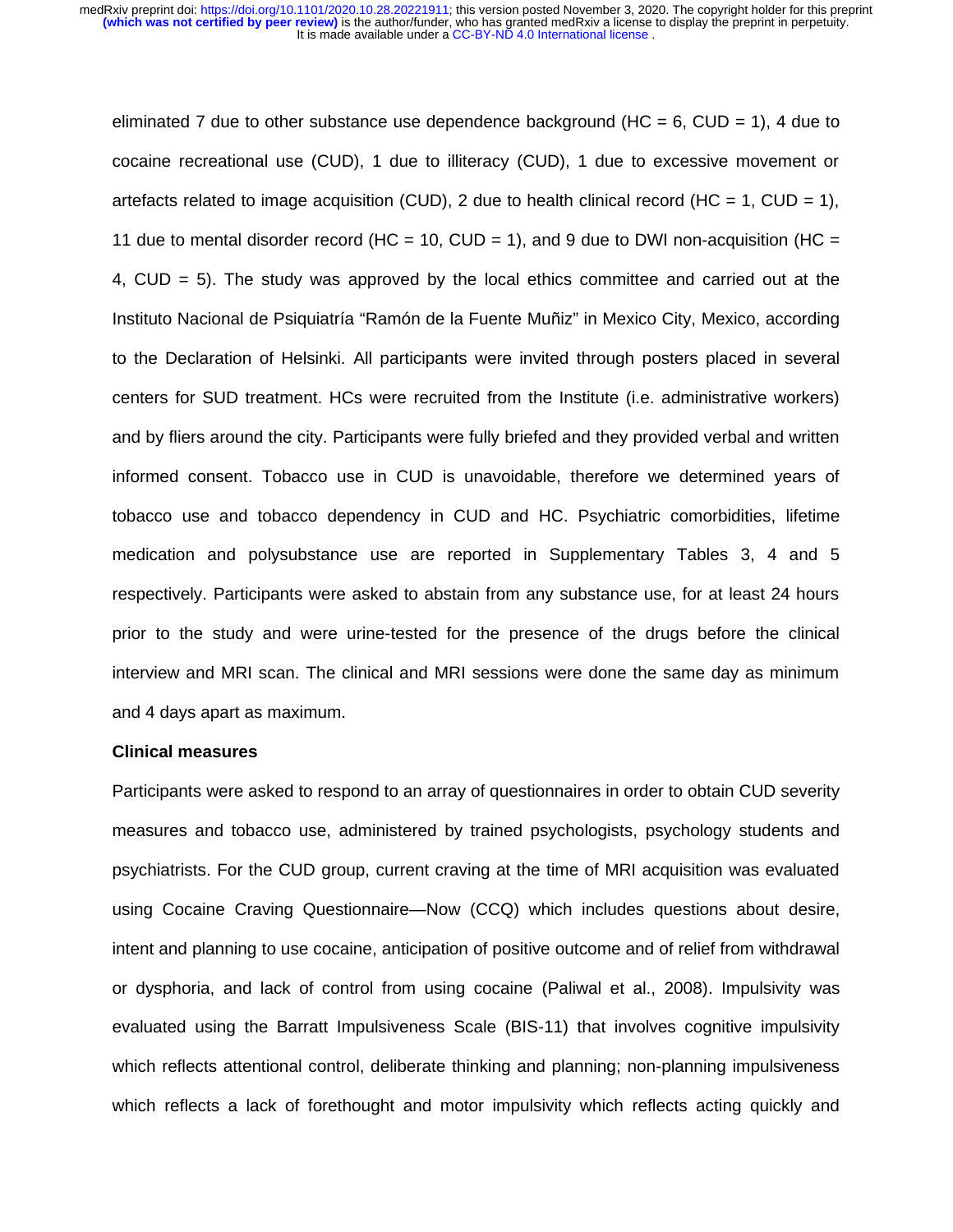perseverance (Reise et al., 2013). Addiction Severity Index (ASI; (McLellan et al., 1985) were applied to assess substance use disorder diagnosis and severity of cocaine use.

#### **Magnetic resonance Imaging**

Magnetic resonance images were acquired using a Phillips Ingenia 3T system (Philips Healthcare, Best, Netherlands & Boston, MA, USA) with a 32-channel dS Head coil. We acquired structural T1-weighted and DWI high angular resolution diffusion-weighted imaging (HARDI) images, as well as an opposite blip DWI sequence (AP). Specifically, T1-weighted images were acquired using a 3D FFE SENSE sequence, TR/TE = 7/3.5 ms, FOV = 240, matrix  $= 240 \times 240$  mm, 180 slices, gap = 0, plane = Sagittal, voxel = 1 x 1 x 1 mm (5 participants were acquired with a voxel size = .75 x .75 x 1 mm), scan time = 3.19 min. DWI HARDI used a SE sequence, TR/TE =  $8600/127$  ms, FOV = 224 mm, Matrix = 112 x 112, 50 slices, gap = 0, plane  $=$  axial, voxel  $= 2 \times 2 \times 2$  mm, scan  $\sim$  20 min, directions  $8 =$  b0, 36  $=$  b-value 1,000 s/mm2 and 92 = b-value 3,000 s/mm2, total = 136 directions. As part of the SUDMEX dataset, resting-state fMRI and fast DKI sequences were also acquired and are not part of this particular study (Garza-Villarreal et al, 2017). The order of the sequences was: rsfMRI, T1w, HARDI, fDKI, and was maintained across participants. Total scan time was around 50 min.

## **Data processing and analysis**

## **Image Processing**

The preprocessing of DWI and T1 images included initial manual quality assessment and conversion from dicom to nifti format. The T1w images were then processed and parcellated into 86 regions of interest (ROIs) (68 cortical and 18 sub-cortical) of the Desikan atlas using Freesurfer 6.0 (Fischl, 2012). The pre-processing steps involved skull striping, bias correction, and tissue segmentation. Subsequently, surface-based non-linear registration to map the cortical sulci-gyri and volume-based registration for subcortical structures was performed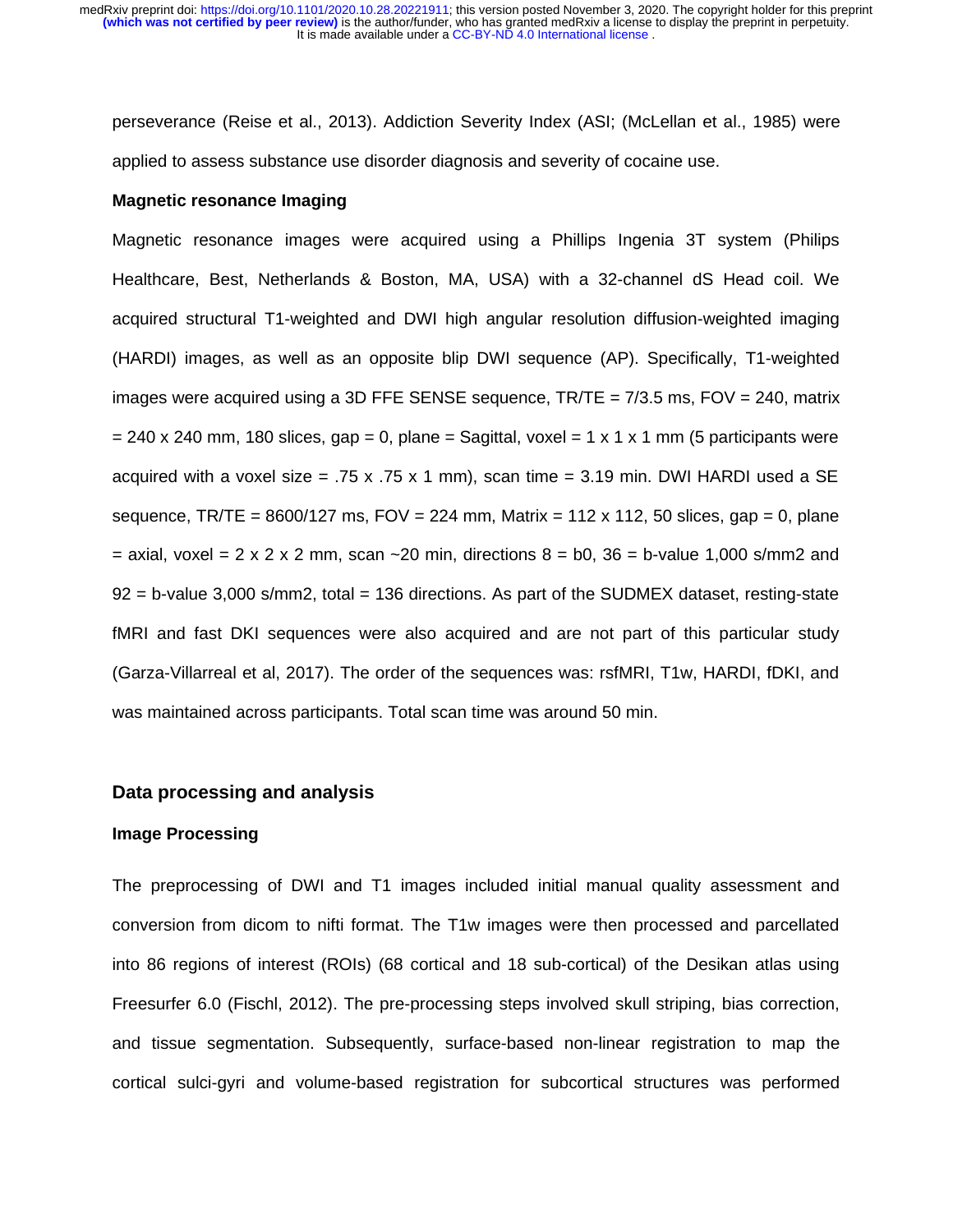(Fischl, 2012). These 86 ROIs were translated to the diffusion space by employing a symmetric diffeomorphic transformation model (SyN) using Advanced Normalization Tools (ANTs) (Avants et al., 2008). DWI volumes were preprocessed using FSL 6.0.11 (https://fsl.fmrib.ox.ac.uk). Initial steps included correction of eddy current artifacts and motion noise induced by eddy currents using "eddy\_correct" which employed affine transformation to diffusion gradient images to the baseline b=0 image and distortion correction using "topup". Based on the rotation parameters in the transformation, the gradients were rotated to match the transformed images. Subsequently, the brain extraction was performed using the brain extraction tool. To map WM regions we employed the JHU-WM atlas which contains 20 tracts defined in MNI space. Using ANTs registration, MNI space diffusion atlas (JHU atlas) was transformed into individual subject space to map all the ROIs into subject space.

We then used the neurite orientation dispersion and density imaging (NODDI) method that employs a three-compartment model to understand brain tissue microstructure in detail. NODDI produces three metrics that quantify: (1) the fractional volume of extracellular fluid (isotropic volume fraction [Viso]), (2) intracellular neurite dispersion (orientation dispersion index [ODI]) and (3) neurite density (volume fraction [Vic]), after eliminating effects of extracellular fluid. We employed the NODDI toolbox in MATLAB (H. Zhang et al., 2012) on preprocessed DWI images.

# **Statistics**

Statistical analysis was performed using SPSS software version 16.0 and R programming language v. 3.4.3. Participant demographics were compared between groups using analysis of variance (ANOVA). Distribution of sex was compared using a χ2 test. To examine the differences between NODDI metrics between CUD and HC groups, we performed a multivariate analysis of covariance (MANCOVA) test with age and sex as covariates. The test was carried out on mean Viso-NODDI values in parcellated gray matter (GM) cortical (68 ROIs) and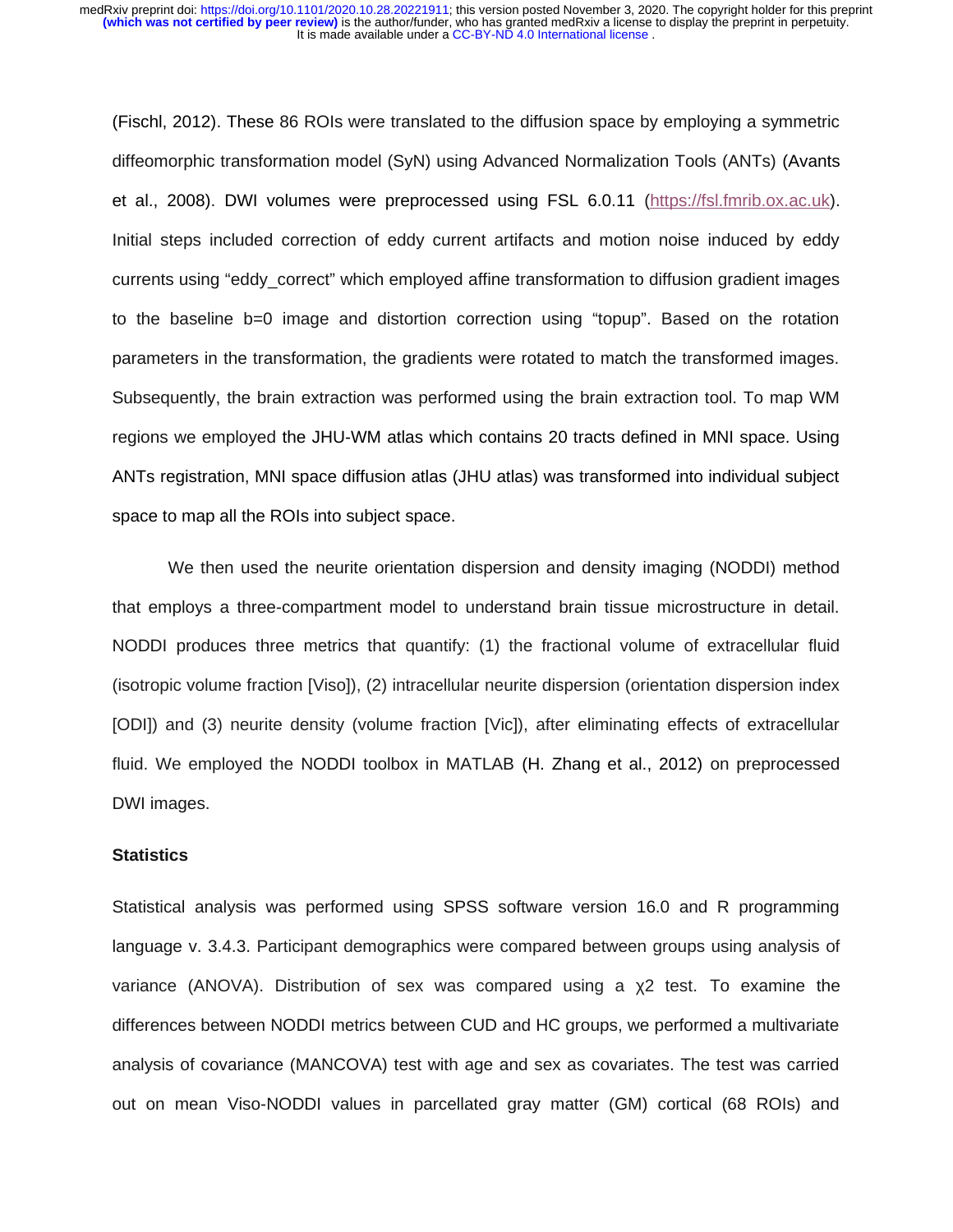subcortical (18 ROIs ) regions as well as in white matter (WM) tracts and regions mapped from the JHU atlas. Significant group effects were adjusted for multiple comparisons using a 5% false discovery rate (FDR), followed by FDR‐corrected pairwise comparisons. All reported *p*‐values have been FDR corrected.

Only in CUD patients, the Viso-NODDI of every ROI were correlated with the addiction severity index (ASIP) scores, Barratt Impulsiveness Scale (BIS-11), Cocaine Craving Questionnaire (CCQ), consumption patterns and cocaine/tobacco pattern use. Partial Pearson's r was computed, and the significance threshold of the correlation was maintained at an alpha = 0.05 with Education and Sex as covariables regressions. Also, global Pearson's r was computed (Supplementary Figure 3). Finally, we corrected for multiple comparisons using false discovery rate (FDR) at 0.05 of p-values obtained. In order to determine the variables that most influence the Viso-NODDI values per significant ROI in the correlation, we used a stepwise regression with both forward and backward selection for searching the minimum Akaike Information Criterion (AIC) which provides a means for model selection, providing the loss of information for each model tested after removing the multicollinearity.

#### **Results**

## **Clinical characteristics**

Clinical and demographic data characteristics summary of cocaine use disorder patients (CUD) and healthy controls (HC) are provided in Table 1. Chronological age was positively correlated with years of cocaine consumption ( $r = 0.63$ ,  $p < 0.001$ ), cocaine age onset ( $r = 0.45$ ,  $p = 0.002$ ) and years of tobacco consumption ( $r = 0.46$ ,  $p = 0.002$ ). CUD participants showed a significantly higher tobacco dependency ( $p < 0.001$ ), years of tobacco use ( $p < 0.001$ ) and a lower education  $(p = 0.003)$  when compared to controls. Also, years of cocaine consumption was positively correlated ( $r = 0.35$ ,  $p = 0.022$ ) with years of tobacco consumption (Supplementary Figure 1).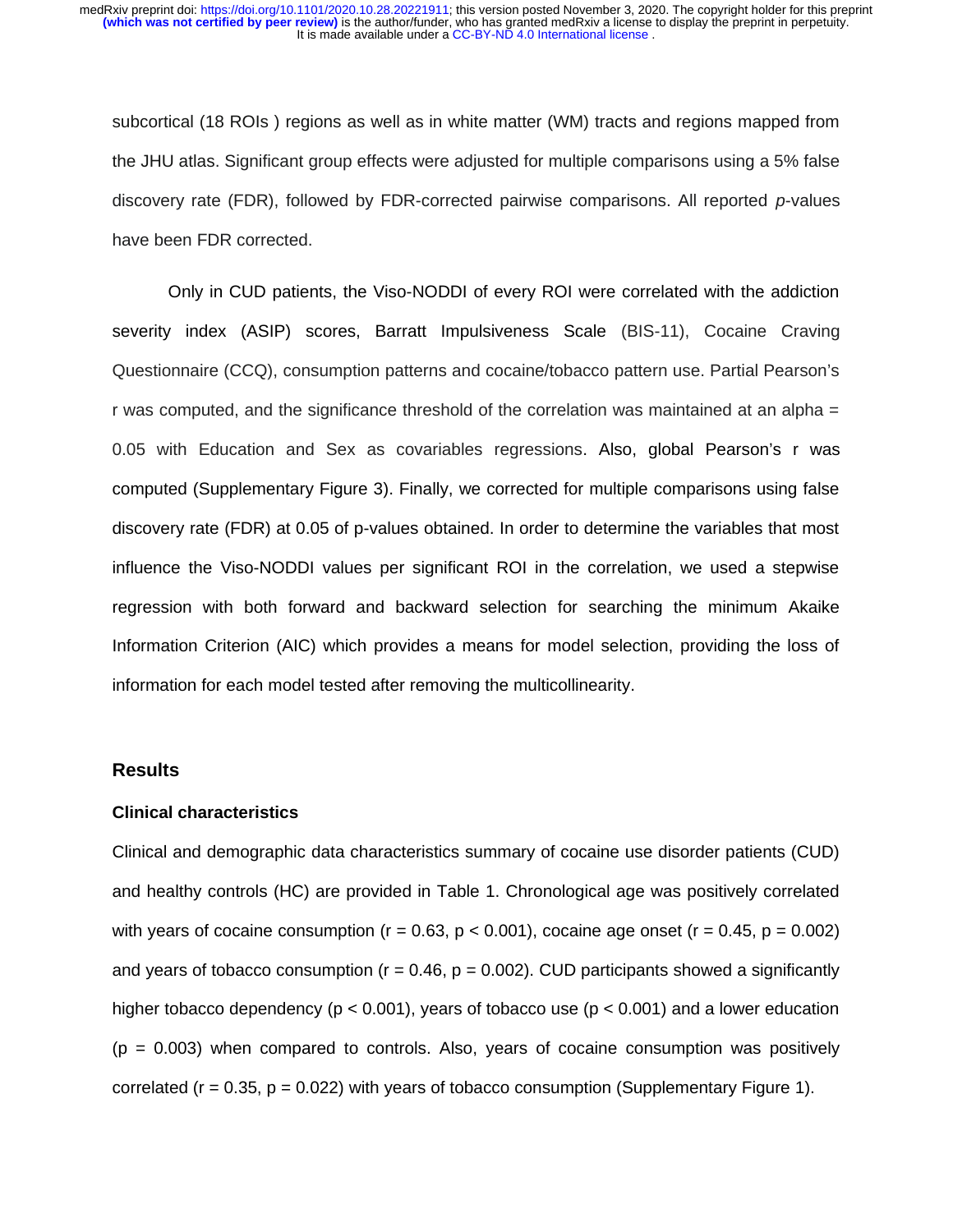#### **NODDI analysis**

We found higher mean Viso-NODDI values in WM and GM in the CUD group compared to the HC group in all ROIs (Supplementary Figure 2). In white-matter tracts (WM), Viso-NODDI values were significantly higher in CUD in some of the Regions of Interests (ROI) compared to HC in gray-matter and white-matter (Figure 1). For detailed results see Supplementary Tables 6 and 7.

## **Correlation of Viso-NODDI and clinical measures**

CUD group correlation analysis between Viso-NODDI values and clinical measures revealed significant partial correlations after multiple comparisons correction (Figure 2). Positive correlations were found with impulsiveness index (BIS-11) in cognitive, motor, non planned and total score; cocaine age onset of consumption. On the other hand, cocaine dose per week was negatively correlated with WM structures and posterior cingulate (Supplementary Table 8).

The multiple regression results were an overall effect of sex, age, cocaine dosage per week and impulsivity on Viso-NODDI values in left Uncinate, left Superior Longitudinal Fasciculus, left Inferior Frontal gyrus pars triangularis and opercularis, left rostral Middle Frontal gyrus, right Lateral Occipital, right posterior Cingulate gyrus and right postcentral (Table 2).

# **Discussion**

In this study, we used NODDI imaging analysis to understand microstructural pathology in cocaine use disorder (CUD) patients. We found that: 1) CUD patients showed higher free-water (Viso-NODDI), both in bilateral gray matter structures and white matter tracts, except for right and left medial lemniscus where they show lower values than controls; and 2) several clinical substance use measures in the cocaine use disorder group correlated with viso-NODDI values. This study, to our knowledge, is the first to use NODDI imaging analysis in CUD patients where we found potentially affected brain regions.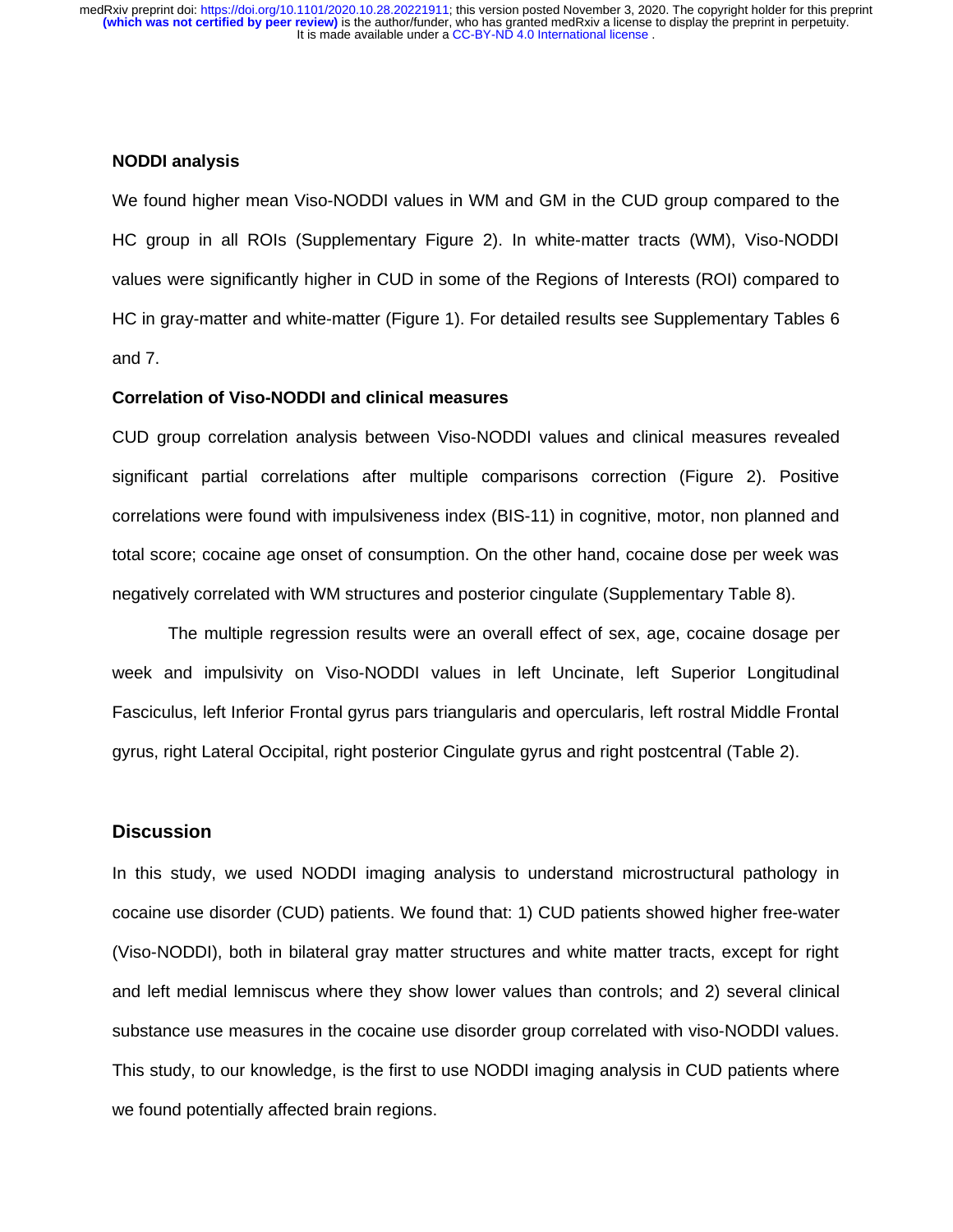General Viso-NODDI increments could be reflecting an increase in extracellular space free water that compromises cognitive performance like memory and executive functions, predisposing a general functional decline (Maillard et al., 2019). Although the underlying mechanism of these alterations remains unclear, studies have pointed out an important role of neuroinflammation, perturbed hemodynamic function, demyelination and axonal degeneration (Di Biase et al., 2020). These changes could be caused by genetic polymorphisms associated with different neurotransmitters that are implicated in drug consumption, previously described as a possible cause for WM changes (Azadeh et al., 2016). Cocaine consumption mediates microglial activation inducing inflammatory responses which may enhance the synaptic dopamine or glutamate concentrations, as reported in striatum of murine models (Burkovetskaya et al., 2020) and in white matter tracts in non-human primates brains, thus, contributing to the behavioral, cognitive and brain structural deficits (Smith et al., 2019).

## **White matter pathology**

The NODDI analysis showed global free-water-related pathology in white (WM) and gray matter (GM) in CUD patients. This type of pathology has been described in studies with other neuropsychiatric pathologies such as mild cognitive impairment, Alzheimer's disease (Dumont et al., 2019) and Parkinson's disease (Mitchell et al., 2019), suggesting Viso-NODDI's sensitivity to structural pathology. Moreover, our region-of-interest analysis (ROI) revealed higher Viso-NODDI in 1) WM regions: left superior longitudinal fasciculus (SFL-L), right cingulum (Cg-R), right hippocampus cingulum (Cghi-R), forceps minor (FMi) and Uncinate fasciculus (Unci-L), and 2) GM regions: frontal and parieto-temporal cortices. Previous studies with single-tensor diffusion have shown that CUD is associated with higher or lower fractional anisotropy (FA) and radial diffusivity (RD) in widespread regions (Hampton et al., 2019). For example, studies have found reduced FA and increased RD in inferior frontal connections, orbitofrontal cortex (Lim et al., 2008), SFL, corticospinal tract, superiorcorona radiata, temporal and occipital lobes,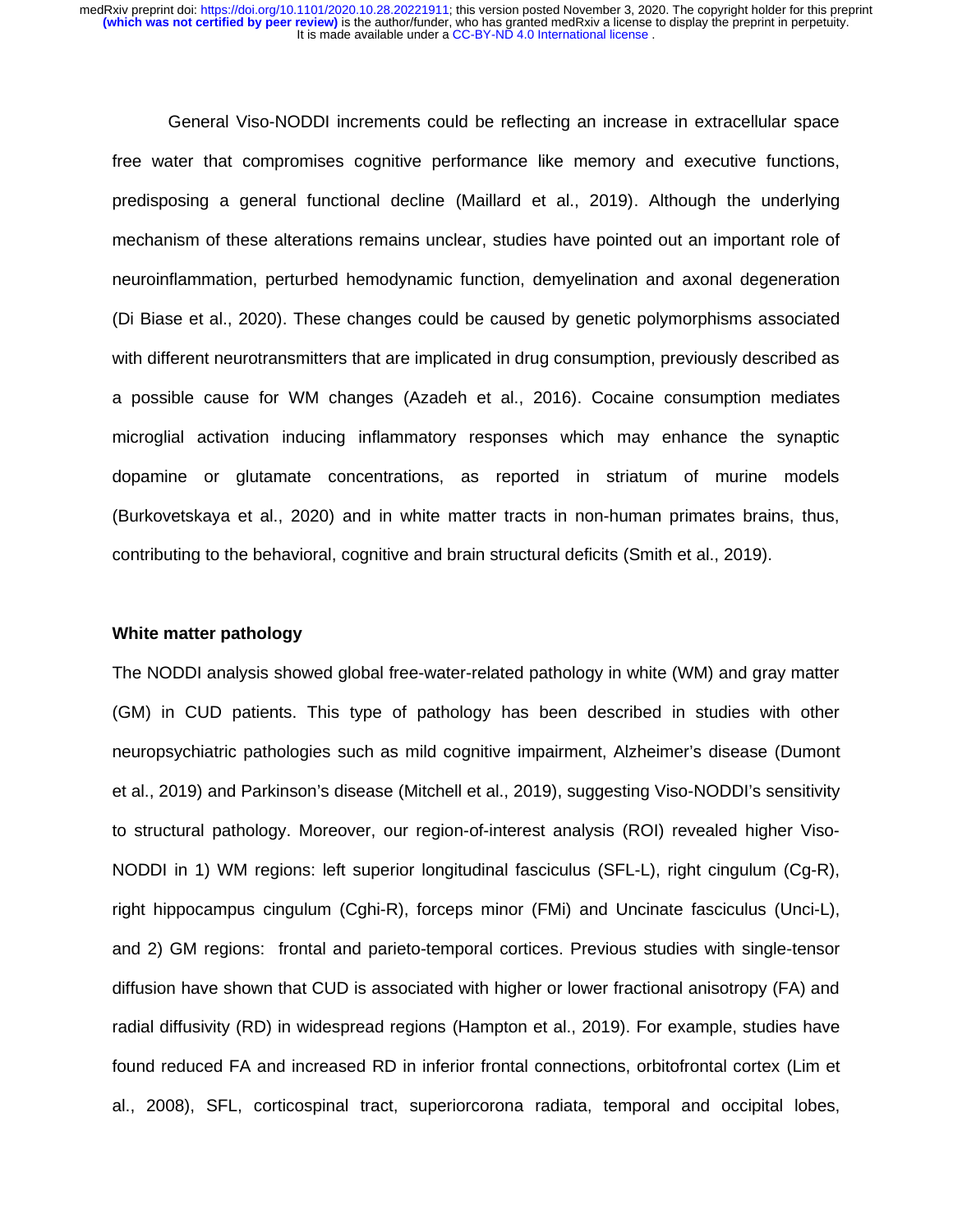cerebellum (Xu et al., 2010), thalamic radiation, internal capsule, and in corpus callosum; while higher FA has been also reported in anterior cingulate (Romero et al., 1/2010). Corpus callosum (CC) is the most consistently affected region found in the diffusion-weighted imaging (DWI) literature, and we found higher Viso-NODDI values in the FMi, which is part of the genu of the CC and connects the lateral and medial cortices between frontal lobes via the projections from anterior cingulate to anterior frontal regions (Ma et al., 10/2009). This suggests CC affectation may be related to interhemispheric frontal lobe pathology, which is highly implicated in executive function problems and cocaine craving (Ma et al., 10/2009).

We also found higher Viso-NODDI in PCC, Cg-R and Cghi-R. PCC is a core region hub of the default mode network (DMN), which is linked with emotional memory and social cognition (Downey et al., 2015), and has been implicated with worse recovery prediction from CUD treatment and with subjective craving in CUD (Wilcox et al., 2011). Moreover, the affectation of PCC suggests the DMN may be even more important to CUD pathology than previously thought, especially due to the involvement of another DMN core hub, the ventromedial prefrontal cortex, both connected by cingulum tracts (Greicius et al., 2009). (Reese et al., 2019) suggested that an imbalance between the DMN and the executive control network (ECN) through the modulation by salience network (SN) might be leading to a bias of internally oriented stimuli, such as withdrawal symptoms, where substance use severity is associated with reducing connectivity among these networks. This connectivity disequilibrium may provoke greater impulsivity and a compulsory seeking for substances, caused by the lack of response inhibition, relaxation in cognitive control and alteration in values of rewards, all regulated by structures into these networks and connected by genu of CC and Cg tracts (Dalley et al., 2011a). The higher Viso-NODDI found in cingulum (Cg-R and Cghi-R) could also be related to maladaptive behavior, affecting decision making, judgment, and planning (Bell et al., 2010). A similar role is played by superior longitudinal fasciculus which forms a link between parietal and temporal areas to prefrontal cortical regions (Makris et al., 2005), and in the same way that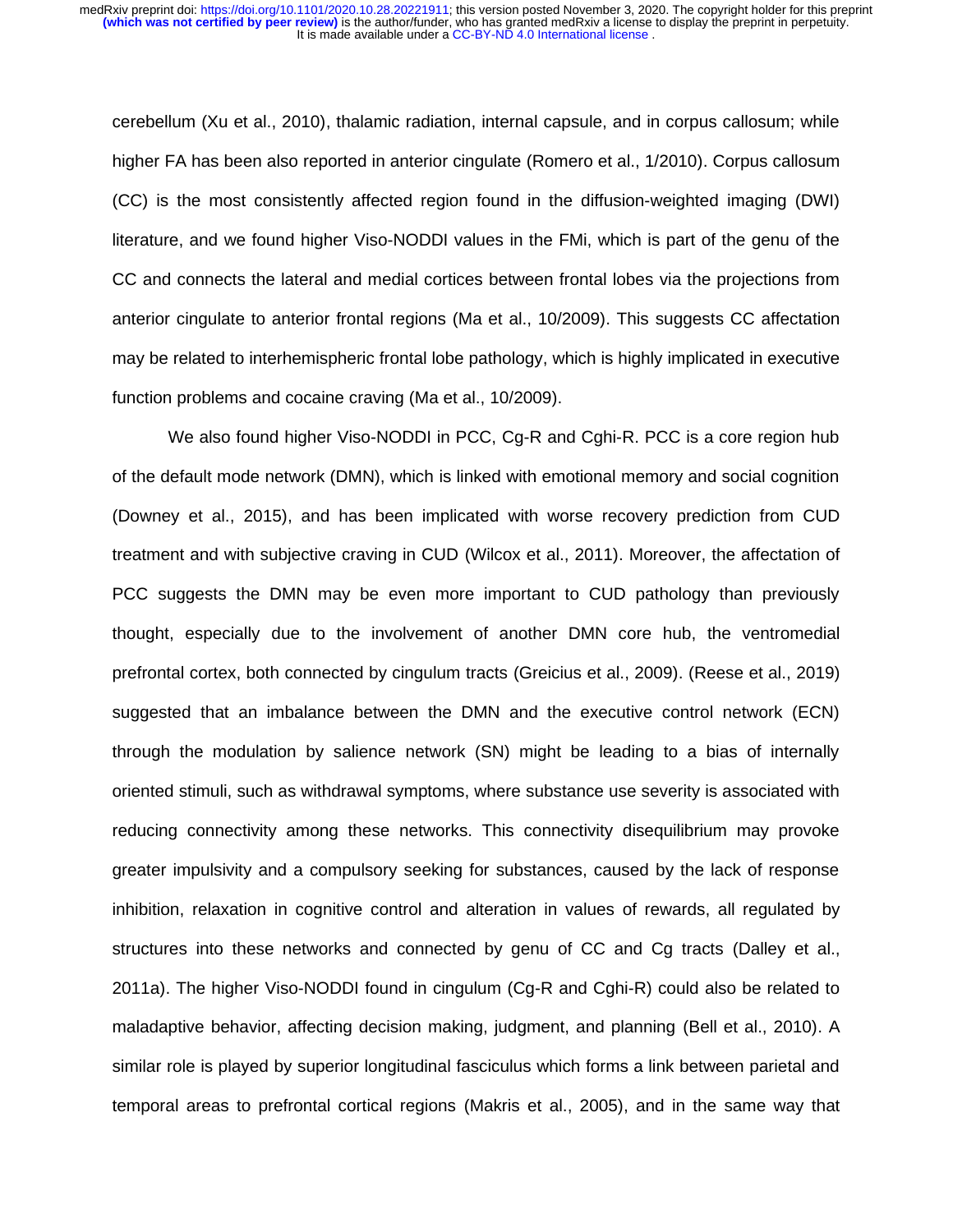cingulum fibers, is implicated in emotional processing as well as memory and language, which are usually reported as disturbed in CUD subjects and prenatally exposed adolescents (Morie et al., 2017). Another relevant WM tract we found affected was the Uncinate fasciculus, which has been related to emotional empathy and stress due to the fronto-limbic connections between structures implicated on these processes, such the orbitofrontal cortex, anterior parahippocampal and amygdala (Oishi et al., 2015). Fractional anisotropy-based (FA) degeneration in this tract has been observed in brain injuries, behavioral disorders and psychopathy (J. Zhang et al., 2014), but also found in cocaine polysubstance users where it is described as part of the induced cocaine brain damage, reversed after an abstinence period (van Son et al., 2016). All these association fibers have in common the connection of structures that are responsible for emotion, social adaptation, superior behavioral control and decision making. An alteration of FA and RD values in these tracts has been found in some studies of cocaine use disorder (He et al., 2020). In this sense, Viso-NODDI may provide improved specificity of microstructural pathology in CUD that has been also observed in other studies with regular DWI.

# **Gray matter pathology**

We also found higher Viso-NODDI values in frontal, temporal and parietal gray matter, regions found to have reduced volume in cocaine users, involving overestimation of rewards, breakdown to inhibitory processes and impulsiveness (Moreno-López et al., 10/2012). Specifically, we found higher Viso-NODDI values in the supramarginal, prefrontal cortex, posterior cingulate (executive functioning and craving), , lateral occipital and inferior parietal, orbitofrontal (salience attribution and response inhibition), inferior frontal gyrus (cognitive flexibility), dorsolateral, middle frontal (support decision making and inhibition), postcentral (habitation responses), inferior and middle temporal (sensorial recognition), parahippocampal (decision involving memory) (Barrós-Loscertales et al., 2011; Moreno-López et al., 10/2012).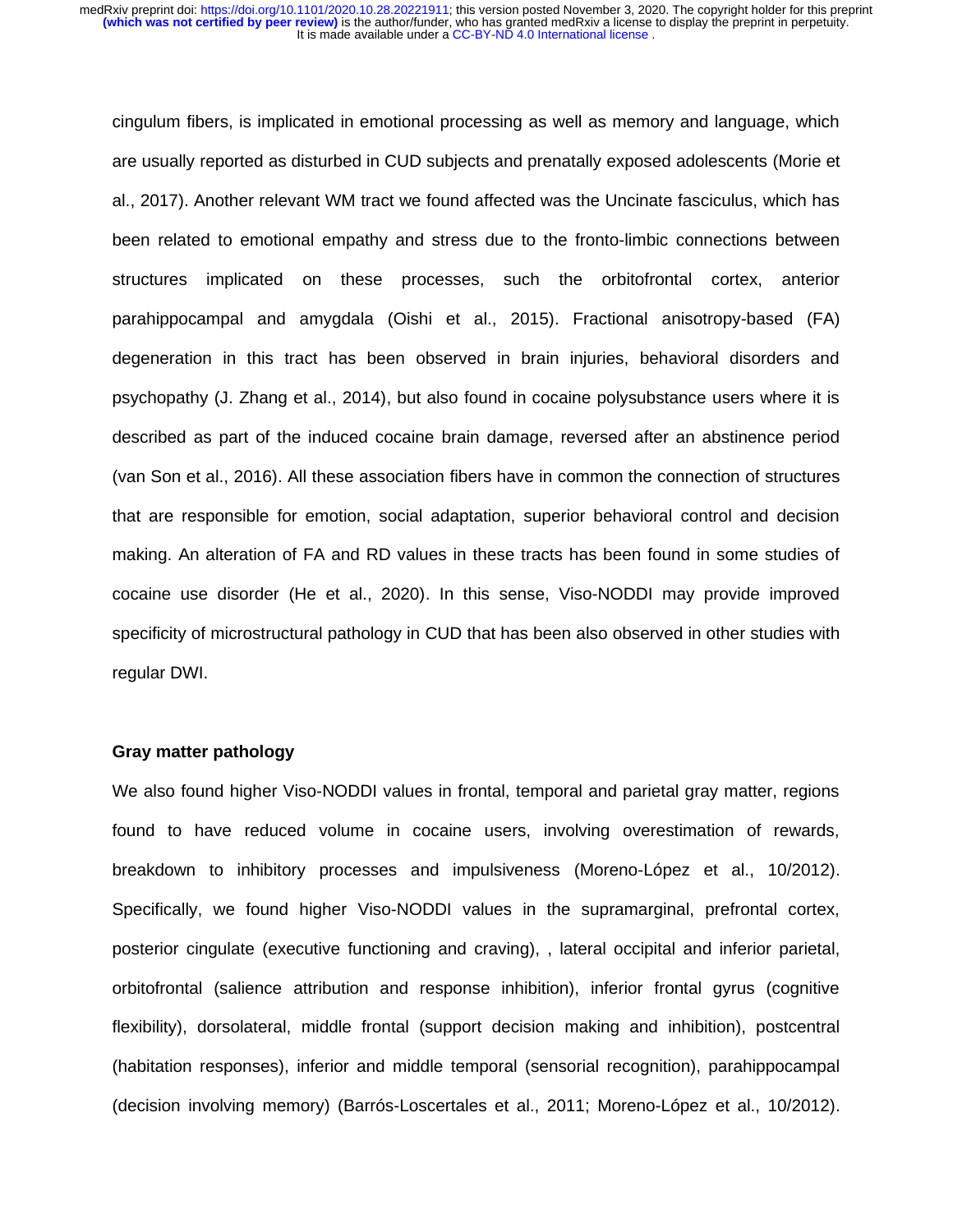We did not find differences in other regions commonly reported such as amygdala (stress and reward processing), insula (interoception and awareness in SUDs), anterior cingulate and accumbens in striatum (regulation of dopamine via projections to frontal, temporal and limbic cortices) (Barrós-Loscertales et al., 2011). This discrepancy between ordinary volume effects and Viso-NODDI effects could arise from the higher specificity of Viso-NODDI values. As such, the macrostructural volume changes commonly found in these regions may instead reflect adaptive changes and not microstructural pathology (Sierakowiak et al., 2015). However, this would need to be confirmed with animal or human post-mortem studies.

#### **Clinical relevance of the free-water pathology**

Notably, age and years of cocaine use were highly correlated and therefore difficult to disentangle from the analyses. The correlation analysis between Viso-NODDI and clinical measures showed a positive correlation between cocaine age onset with left lateral orbitofrontal and left inferior frontal gyrus pars triangularis, meaning the older they started cocaine use, the worse the pathology. Multiple regression analysis, which considered the contribution of all other demographic and clinical variables in the correlation, showed that left orbitofrontal cortex Viso-NODDI values were only significantly correlated with age and cognitive impulsivity. Moreover, the left inferior frontal gyrus pars triangularis analysis showed it was affected significantly by only cocaine age onset. The positive correlation between cocaine age onset, impulsivity and Viso-NODDI in these regions, may suggest that cocaine use at an early age could be benefited with certain protective mechanisms, which has been found in adolescent rodent models of cocaine use compared to adult models (Kantak, 2020). This needs to be explored further by other studies. Orbitofrontal cortex and inferior frontal gyrus pars triangularis are both integrated in the executive control network involved in response inhibition, working memory and executive function processes (Shen et al., 2020). In general, orbitofrontal cortex pathology seems to be associated with malfunction of motivation value of rewards, impulsive regulation and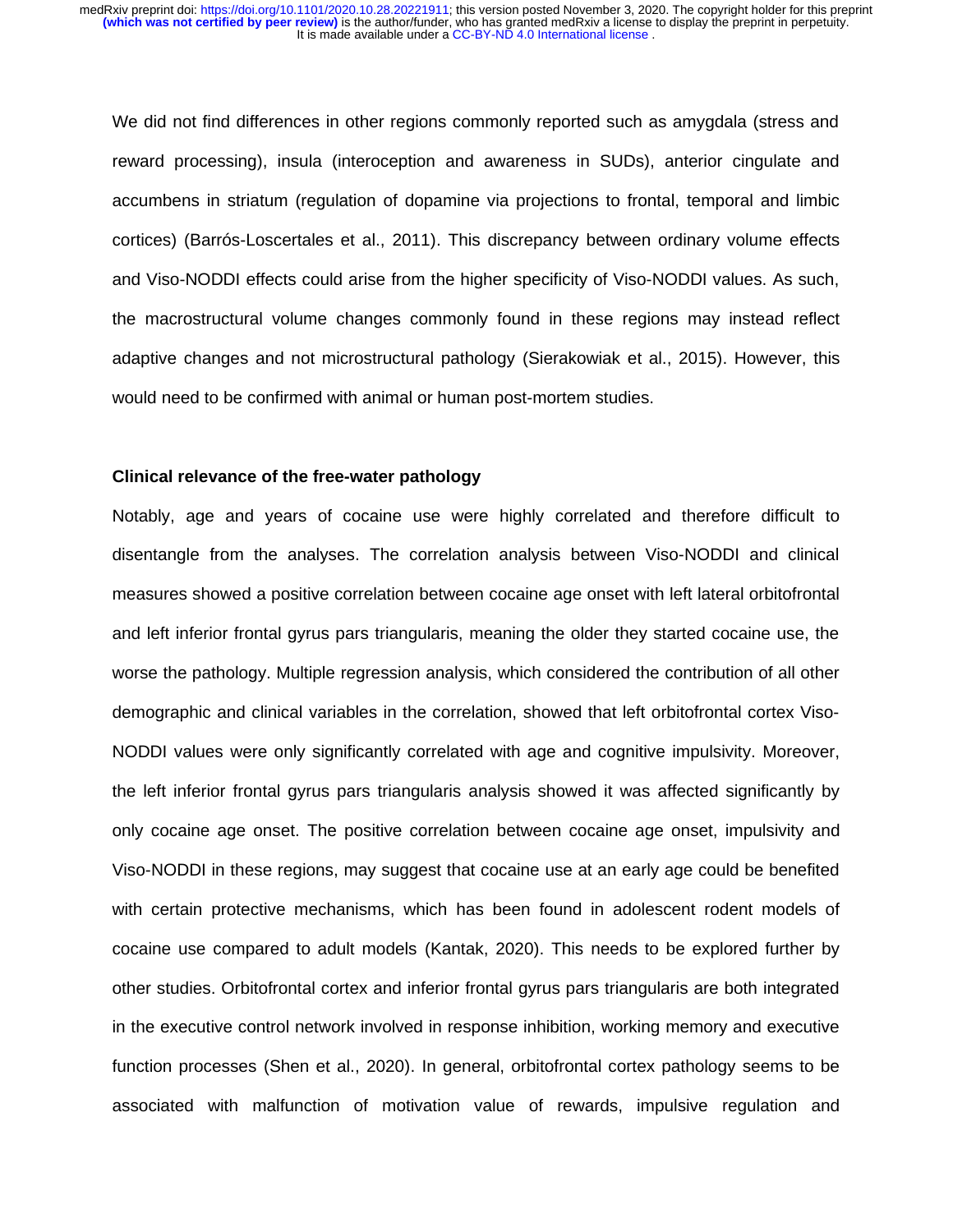compulsivity, which, along with the striatum, modulates behavior in the presence of rewards that could be critical for cocaine wanting (Dalley et al., 2011b). The inferior frontal gyrus has been found with volume changes presumably due to cocaine consumption and linked to the continuous consumption (Pando-Naude et al., 2020).

Meanwhile, cocaine dose per week was negatively correlated with left Uncinate, left superior longitudinal fasciculus tracts, and posterior cingulate gyrus, suggesting higher cocaine dosage per week correlated with lower pathology. The multiple regression confirmed this finding in left uncinate and left SLF, while the posterior cingulate was instead significant only with sex and cognitive impulsivity. While the group comparison found higher Viso-NODDI in the cocaine use disorder group, these negative correlations in white matter suggest the pathology may be less related to free-water and perhaps other mechanisms or effects are involved in continuous higher dosage of cocaine such as fiber thinning. Another explanation may be that we do not have enough sample size in the extreme values of cocaine dosage to truly represent the underlying pathology, as the measure of dosage is discrete (see Supplementary Table 8). Nevertheless, without a doubt these regions are affected in cocaine use disorder.

Impulsiveness or impulsivity is a multidimensional construct that is a marker of severity in substance use disorders (Vassileva & Conrod, 2019) and has been described as a behavioral trait and a vulnerability factor that could be part of the personality profile that antecede to starting a drug consumption and contribute to the dependence phenotype (Morein-Zamir & Robbins, 2015). We found that total impulsiveness was positively correlated with right lateral occipital cortex, posterior cingulate gyrus and right postcentral gyrus. The sub-scales of the impulsiveness scale: cognitive and motor impulsivity, where correlated with different regions as confirmed by the multiple regression analysis. Cognitive impulsivity was correlated with posterior cingulate and left orbitofrontal cortex while motor impulsivity was correlated left inferior frontal gyrus pars opercularis, right middle frontal gyrus, right lateral occipital cortex, and right postcentral gyrus. Other studies have found a relationship between impulsiveness and structural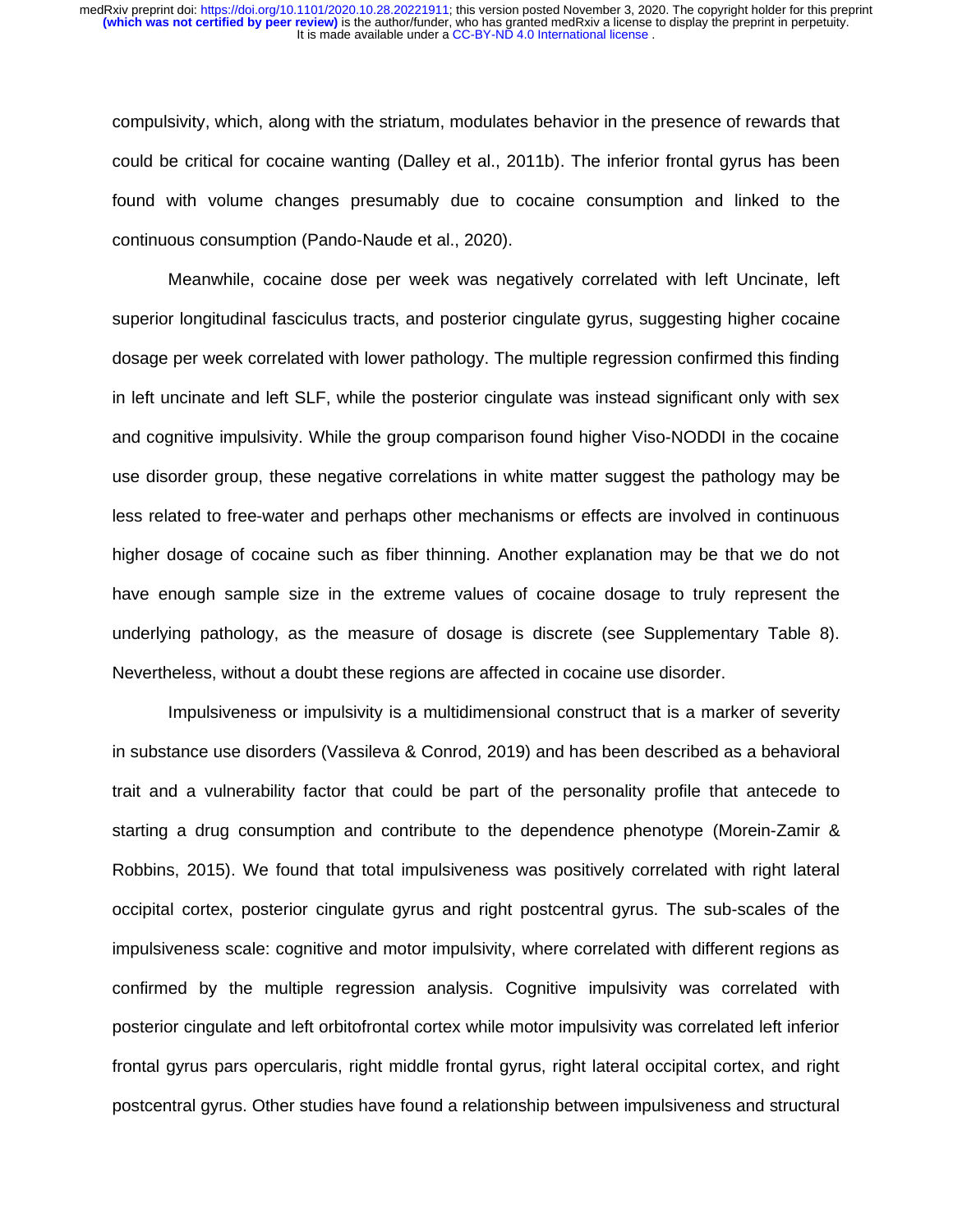pathology (Meade et al., 2020). From the perspective of drug-taking as a product of selfregulatory alteration, finding this association may help to explain why cocaine use persists over the risks involved in the seek for the substance (Argyriou et al., 2018). Postcentral gyrus is a somatosensory region which reveals higher neural activity in motor execution, and when failure to inhibit a motor response occurs, it is associated with an increase of self-reported impulsivity (Herman & Duka, 2019). Correlation with other areas related to substance use suggests impulsiveness as an important trait in cocaine use disorder and structural pathology. Finally, the multiple regression analysis showed that the right occipital lateral cortex was correlated with general drug use while the left inferior frontal gyrus pars opercularis was correlated with psychiatric symptoms (ASIP), which are usually related to substance use disorders (Narvaez et al., 2014).

## **Limitations**

Viso-NODDI metrics use a bi-tensor model to represent just a single fiber population, however, studies have described that free-water contribution may be not fully estimated since WM voxels have at least two fiber populations in 66 to 90 percent of the time. This may lead to competing signals over these fibers, which are then incorrectly assigned to the free-water compartment. For better fitting, more shells could be necessary to obtain more accurate Viso-NODDI values (Dumont et al., 2019). Variables in the clinical measures such as cocaine dose per week, craving and years of consumption are self-reported, therefore they are subjective measures. However, studies have reported the reliability of these measures for assessing aspects of the pattern of drug use (Secades-Villa & Fernández-Hermida, 2003). The lack of a higher sample of females in the study also limits the generalizability of our results.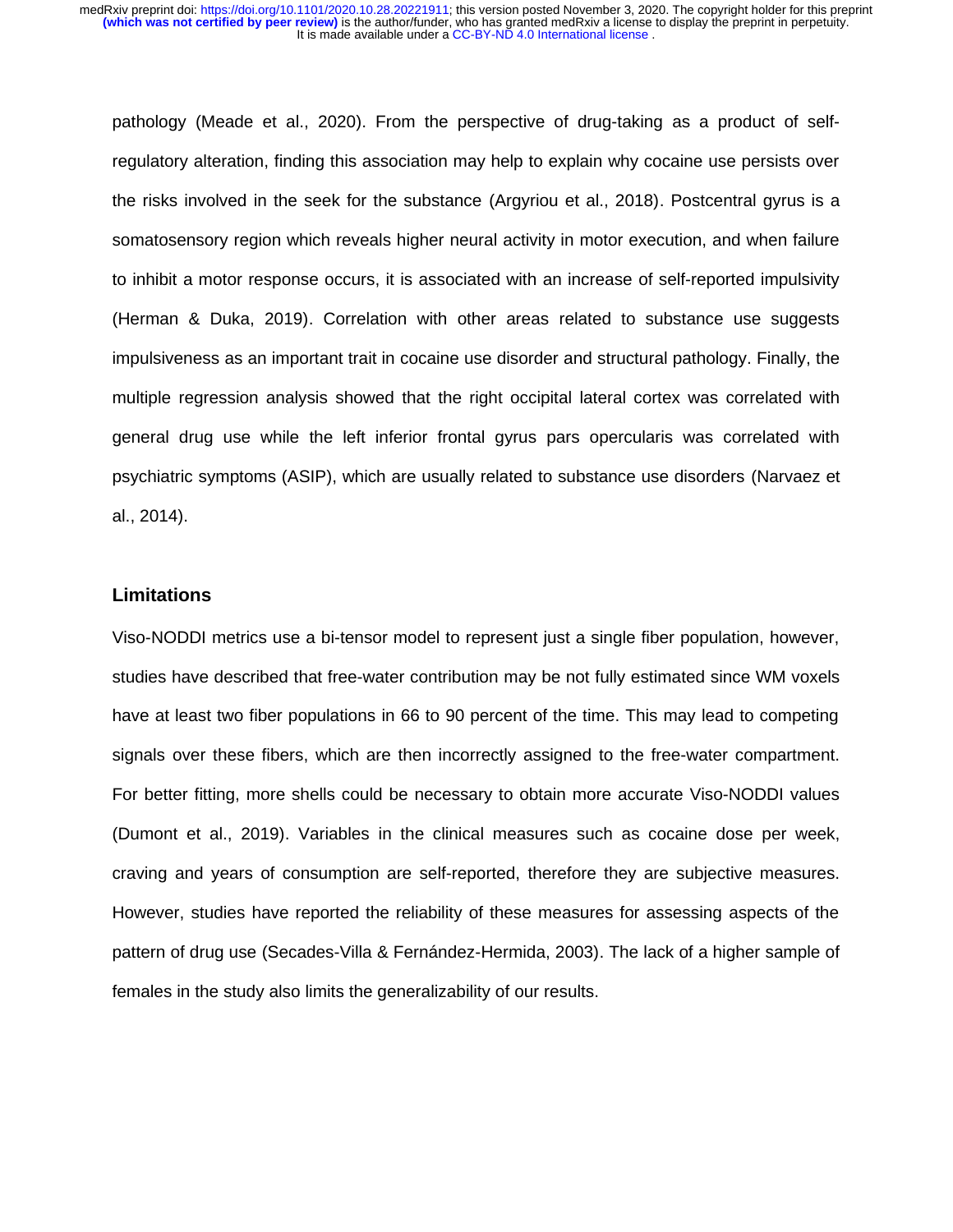# **Conclusions**

In this study, we found higher Viso-NODDI in cocaine use disorder patients in general, that could suggest microstructural tissue degeneration with extracellular fluids that compound the interconnections of cortical regions between frontal hemispheres and with parietal and temporal lobes which is observed by impairments in impulsivity, motivation, reward and decision-making processes commonly observed in consumers (Grussu et al., 2017; Lim et al., 2008). We also found Viso-NODDI values in these regions correlated with cocaine use severity, onset age of use and impulsivity. More work of microstructure and cellular corroboration are needed to elucidate the relation between free-water changes and neurodegenerative processes such as neuroinflammation in order to develop a better understanding of cocaine use disorder.

# **Acknowledgements**

We thank the people who helped this project in one way or another: Vinoo Alluri, Thania Balducci Garcia, Ernesto Reyes Zamorano, Jorge J. Gonzalez Olvera, Francisco J. Pellicer Graham, Margarita López-Titla, Aline Leduc, Erik Morelos-Santana, Diego Angeles Valdez, Alely Valencia, Lya Paas, Daniela Casillas, Sarael Alcauter, Luis Concha and Bernd Foerster. We also thank Rocio Estrada Ordoñez and Isabel Lizarindari Espinosa Luna at the Unidad de Atención Toxicológica Xochimilco for all their help and effort. Finally, we thank the study participants for their cooperation and patience. We also thank the Laboratorio Nacional de Visualización Científica Avanzada (LAVIS) for the use of their computer cluster and the Laboratorio Nacional de Imagenología por Resonancia Magnética (LANIREM). This project was funded by CONACYT-FOSISS project No. 0201493 and CONACYT-Cátedras project No. 2358948.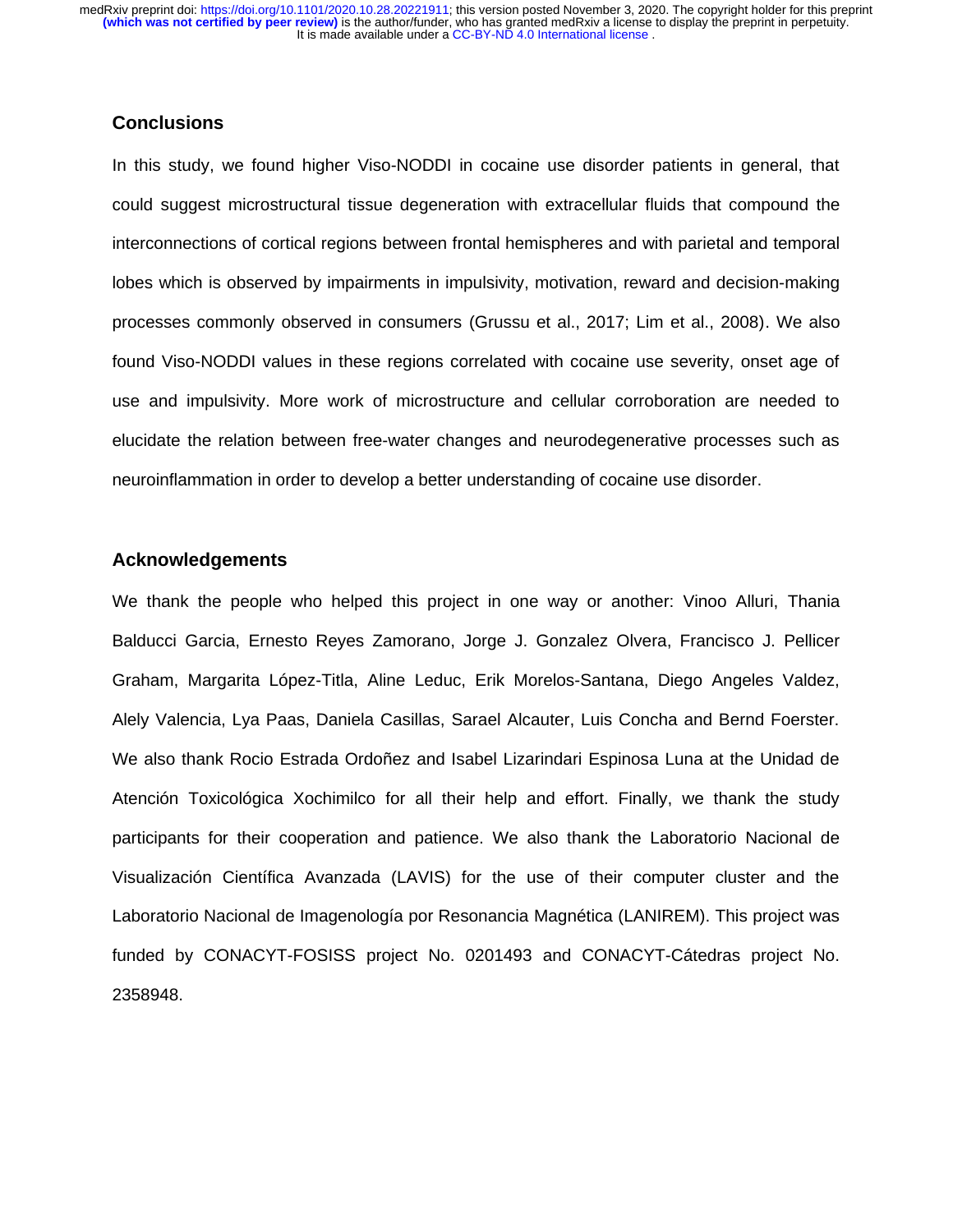# **Open science**

Raw data is available at openneuro (https://openneuro.org/datasets/ds003037/versions/1.0.0). Code and workflow are available in: https://jalilrt.github.io/Viso-NODDI-in-CUD/

## **Authors contribution**

GVE conceived the experiments; GVE and IM, designed the analysis; SA, RTJ analyzed the data; RTJ and GVE wrote the manuscript; GVE and IM supervised the entire process, and all authors contributed to interpretation of data, revised the manuscript and approved the final manuscript.

# **References**

- Argyriou, E., Um, M., Carron, C., & Cyders, M. A. (2018). Age and impulsive behavior in drug addiction: A review of past research and future directions. *Pharmacology, Biochemistry, and Behavior*, *164*, 106–117.
- Avants, B. B., Epstein, C. L., Grossman, M., & Gee, J. C. (2008). Symmetric diffeomorphic image registration with cross-correlation: evaluating automated labeling of elderly and neurodegenerative brain. *Medical Image Analysis*, *12*(1), 26–41.
- Azadeh, S., Hobbs, B. P., Ma, L., Nielsen, D. A., Gerard Moeller, F., & Baladandayuthapani, V. (2016). Integrative Bayesian analysis of neuroimaging-genetic data with application to cocaine dependence. *NeuroImage*, *125*, 813–824.
- Barrós-Loscertales, A., Garavan, H., Bustamante, J. C., Ventura-Campos, N., Llopis, J. J., Belloch, V., Parcet, M. A., & Avila, C. (2011). Reduced striatal volume in cocainedependent patients. *NeuroImage*, *56*(3), 1021–1026.
- Beard, C. L., Schmitz, J. M., Soder, H. E., Suchting, R., Yoon, J. H., Hasan, K. M., Narayana, P. A., Moeller, F. G., & Lane, S. D. (2019). Regional differences in white matter integrity in stimulant use disorders: A meta-analysis of diffusion tensor imaging studies. *Drug and*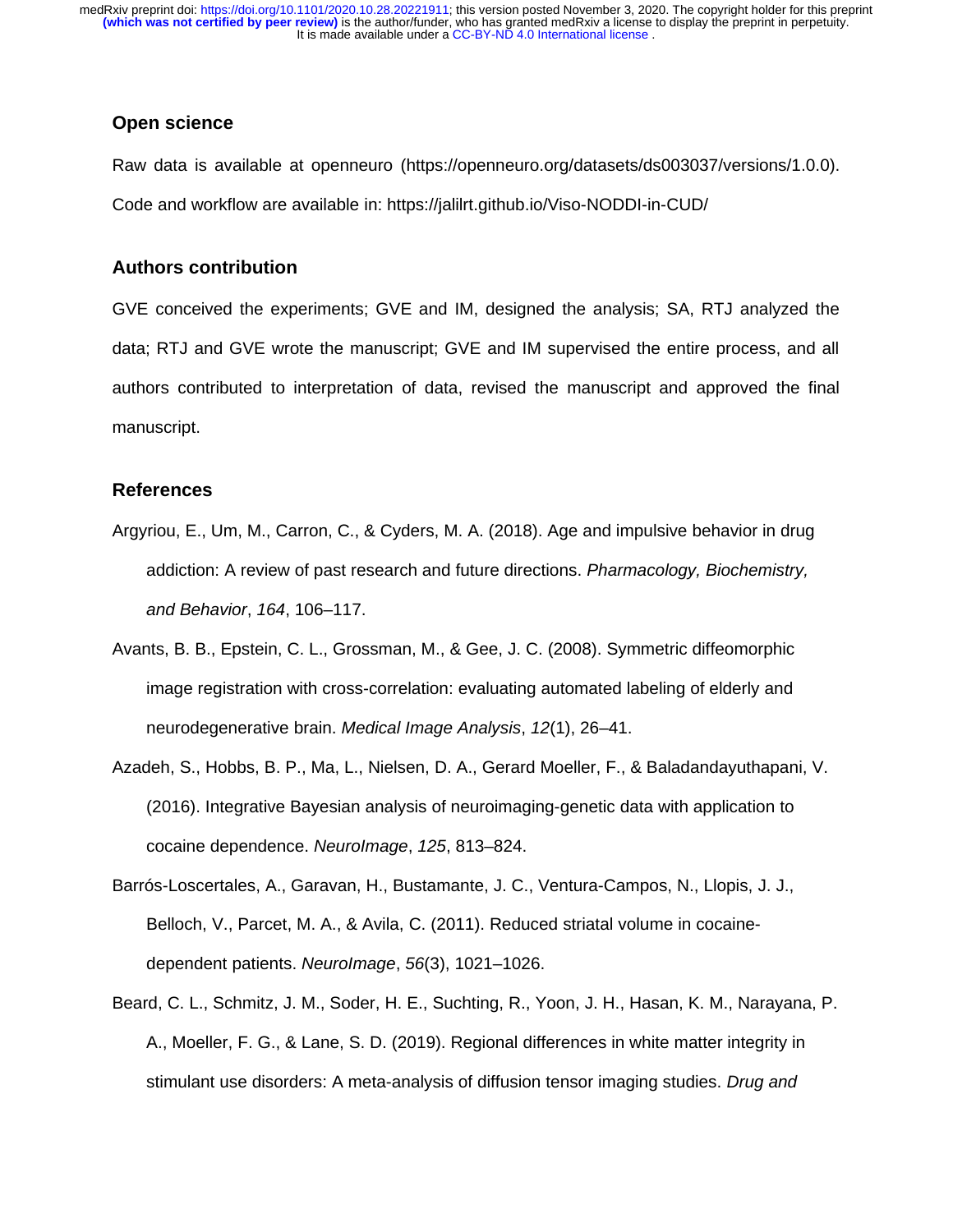*Alcohol Dependence*, *201*, 29–37.

Bell, R. P., Foxe, J. J., Nierenberg, J., Hoptman, M. J., & Garavan, H. (2010). Assessing white matter integrity as a function of abstinence duration in former cocaine-dependent individuals. *Drug and Alcohol Dependence*.

https://doi.org/10.1016/j.drugalcdep.2010.10.001

- Burkovetskaya, M. E., Small, R., Guo, L., Buch, S., & Guo, M.-L. (2020). Cocaine selfadministration differentially activates microglia in the mouse brain. *Neuroscience Letters*, *728*, 134951.
- Dalley, J. W., Everitt, B. J., & Robbins, T. W. (2011). Impulsivity, compulsivity, and top-down cognitive control. *Neuron*, *69*(4), 680–694.
- Di Biase, M. A., Katabi, G., Piontkewitz, Y., Cetin-Karayumak, S., Weiner, I., & Pasternak, O. (2020). Increased extracellular free-water in adult male rats following in utero exposure to maternal immune activation. *Brain, Behavior, and Immunity*, *83*, 283–287.
- Downey, L. E., Mahoney, C. J., Buckley, A. H., Golden, H. L., Henley, S. M., Schmitz, N., Schott, J. M., Simpson, I. J., Ourselin, S., Fox, N. C., Crutch, S. J., & Warren, J. D. (2015). White matter tract signatures of impaired social cognition in frontotemporal lobar degeneration. *NeuroImage: Clinical*, *8*, 640–651.
- Dumont, M., Roy, M., Jodoin, P.-M., Morency, F. C., Houde, J.-C., Xie, Z., Bauer, C., Samad, T. A., Van Dijk, K. R. A., Goodman, J. A., Descoteaux, M., & Alzheimer's Disease Neuroimaging Initiative. (2019). Free Water in White Matter Differentiates MCI and AD From Control Subjects. *Frontiers in Aging Neuroscience*, *11*, 1.

Fischl, B. (2012). FreeSurfer. *NeuroImage*, *62*(2), 774–781.

Garza-Villarreal, E. A., Chakravarty, M. M., Hansen, B., Eskildsen, S. F., Devenyi, G. A., Castillo-Padilla, D., Balducci, T., Reyes-Zamorano, E., Jespersen, S. N., Perez-Palacios, P., Patel, R., & Gonzalez-Olvera, J. J. (2017). The effect of crack cocaine addiction and age on the microstructure and morphology of the human striatum and thalamus using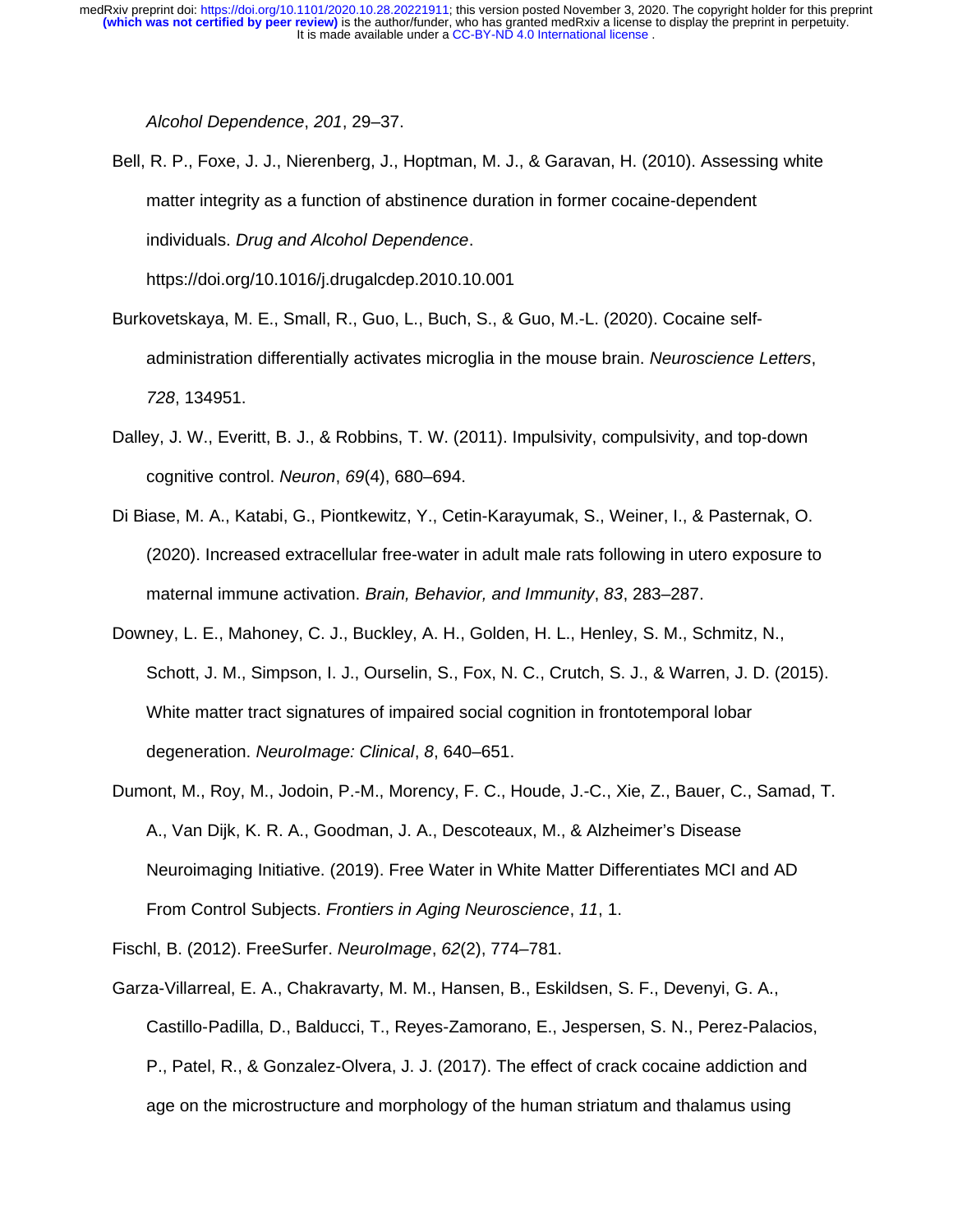shape analysis and fast diffusion kurtosis imaging. *Translational Psychiatry*, *7*(5), e1122. Gorelick, D. A. (2015). Treatment of Cocaine Addiction. In *Textbook of Addiction Treatment:* 

*International Perspectives* (pp. 381–404). https://doi.org/10.1007/978-88-470-5322-9\_15

- Greicius, M. D., Supekar, K., Menon, V., & Dougherty, R. F. (2009). Resting-state functional connectivity reflects structural connectivity in the default mode network. *Cerebral Cortex* , *19*(1), 72–78.
- Grussu, F., Schneider, T., Tur, C., Yates, R. L., Tachrount, M., Ianuş, A., Yiannakas, M. C., Newcombe, J., Zhang, H., Alexander, D. C., DeLuca, G. C., & Gandini Wheeler-Kingshott, C. A. M. (2017). Neurite dispersion: a new marker of multiple sclerosis spinal cord pathology? *Annals of Clinical and Translational Neurology*, *4*(9), 663–679.
- Hampton, W. H., Hanik, I. M., & Olson, I. R. (2019). Substance abuse and white matter: Findings, limitations, and future of diffusion tensor imaging research. *Drug and Alcohol Dependence*, *197*, 288–298.
- He, Q., Li, D., Turel, O., Bechara, A., & Hser, Y.-I. (2020). White matter integrity alternations associated with cocaine dependence and long-term abstinence: Preliminary findings. *Behavioural Brain Research*, *379*, 112388.
- Herman, A. M., & Duka, T. (2019). Facets of impulsivity and alcohol use: What role do emotions play? *Neuroscience and Biobehavioral Reviews*, *106*, 202–216.
- Kantak, K. M. (2020). Adolescent-onset vs. adult-onset cocaine use: Impact on cognitive functioning in animal models and opportunities for translation. *Pharmacology, Biochemistry, and Behavior*, *196*, 172994.
- Lim, K. O., Wozniak, J. R., Mueller, B. A., Franc, D. T., Specker, S. M., Rodriguez, C. P., Silverman, A. B., & Rotrosen, J. P. (2008). Brain macrostructural and microstructural abnormalities in cocaine dependence. *Drug and Alcohol Dependence*, *92*(1-3), 164–172.
- Maillard, P., Fletcher, E., Singh, B., Martinez, O., Johnson, D. K., Olichney, J. M., Farias, S. T., & DeCarli, C. (2019). Cerebral white matter free water: A sensitive biomarker of cognition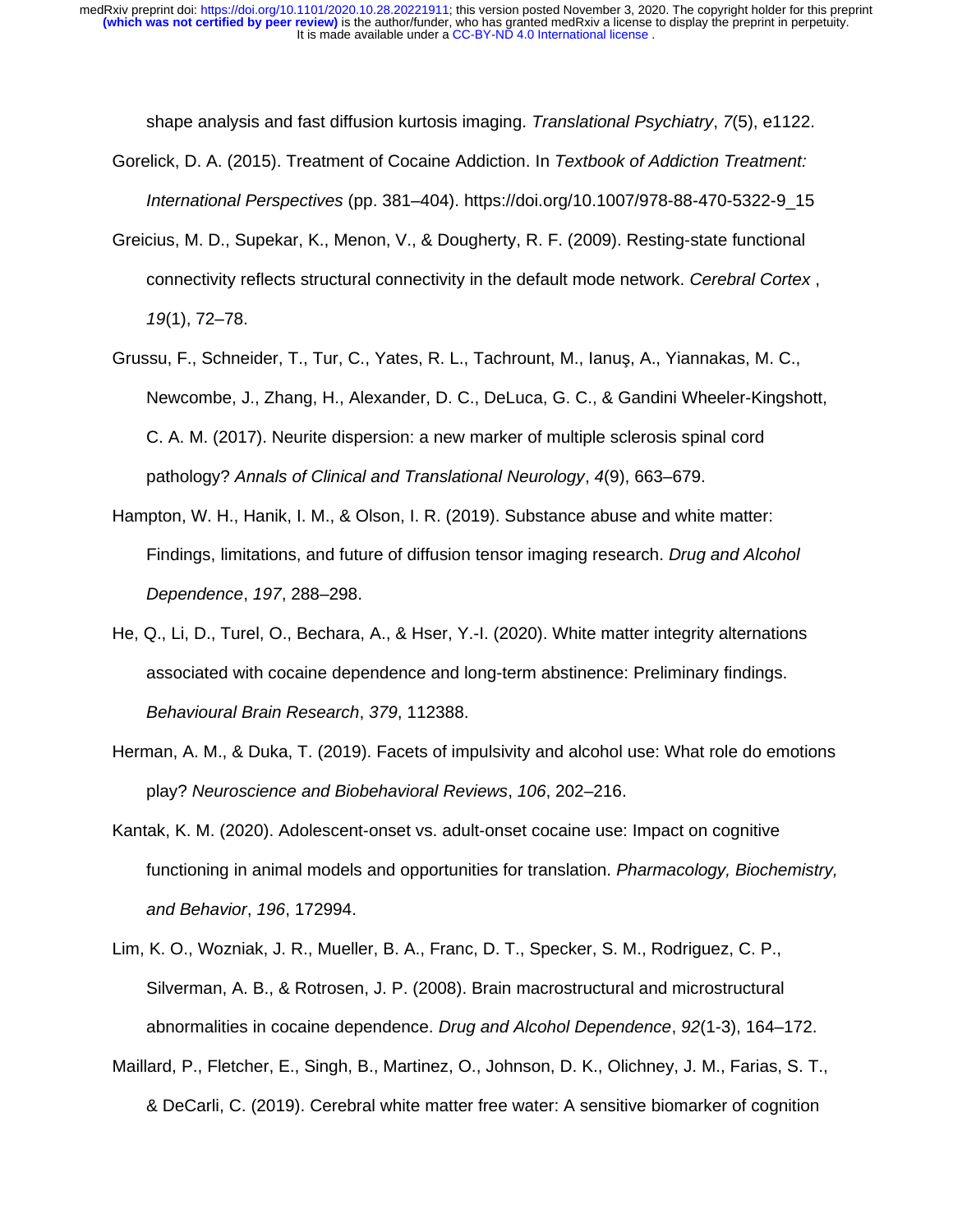It is made available under a CC-BY-ND 4.0 International license. **(which was not certified by peer review)** is the author/funder, who has granted medRxiv a license to display the preprint in perpetuity. medRxiv preprint doi: [https://doi.org/10.1101/2020.10.28.20221911;](https://doi.org/10.1101/2020.10.28.20221911) this version posted November 3, 2020. The copyright holder for this preprint

and function. *Neurology*, *92*(19), e2221–e2231.

- Makris, N., Kennedy, D. N., McInerney, S., Sorensen, A. G., Wang, R., Caviness, V. S., Jr, & Pandya, D. N. (2005). Segmentation of Subcomponents within the Superior Longitudinal Fascicle in Humans: A Quantitative, In Vivo, DT-MRI Study. *Cerebral Cortex* , *15*(6), 854– 869.
- Ma, L., Hasan, K. M., Steinberg, J. L., Narayana, P. A., Lane, S. D., Zuniga, E. A., Kramer, L. A., & Moeller, F. G. (10/2009). Diffusion tensor imaging in cocaine dependence: Regional effects of cocaine on corpus callosum and effect of cocaine administration route. *Drug and Alcohol Dependence*, *104*(3), 262–267.
- McLellan, A. T., Luborsky, L., Cacciola, J., Griffith, J., Evans, F., Barr, H. L., & O'Brien, C. P. (1985). New data from the Addiction Severity Index. Reliability and validity in three centers. *The Journal of Nervous and Mental Disease*, *173*(7), 412–423.
- Meade, C. S., Bell, R. P., Towe, S. L., & Hall, S. A. (2020). Cocaine-related alterations in frontoparietal gray matter volume correlate with trait and behavioral impulsivity. *Drug and Alcohol Dependence*, *206*, 107757.
- Mitchell, T., Archer, D. B., Chu, W. T., Coombes, S. A., Lai, S., Wilkes, B. J., McFarland, N. R., Okun, M. S., Black, M. L., Herschel, E., Simuni, T., Comella, C., Xie, T., Li, H., Parrish, T. B., Kurani, A. S., Corcos, D. M., & Vaillancourt, D. E. (2019). Neurite orientation dispersion and density imaging (NODDI) and free-water imaging in Parkinsonism. *Human Brain Mapping*, *40*(17), 5094–5107.
- Morein-Zamir, S., & Robbins, T. W. (2015). Fronto-striatal circuits in response-inhibition: Relevance to addiction. *Brain Research*, *1628*(Pt A), 117–129.
- Moreno-López, L., Catena, A., Fernández-Serrano, M. J., Delgado-Rico, E., Stamatakis, E. A., Pérez-García, M., & Verdejo-García, A. (10/2012). Trait impulsivity and prefrontal gray matter reductions in cocaine dependent individuals. *Drug and Alcohol Dependence*, *125*(3), 208–214.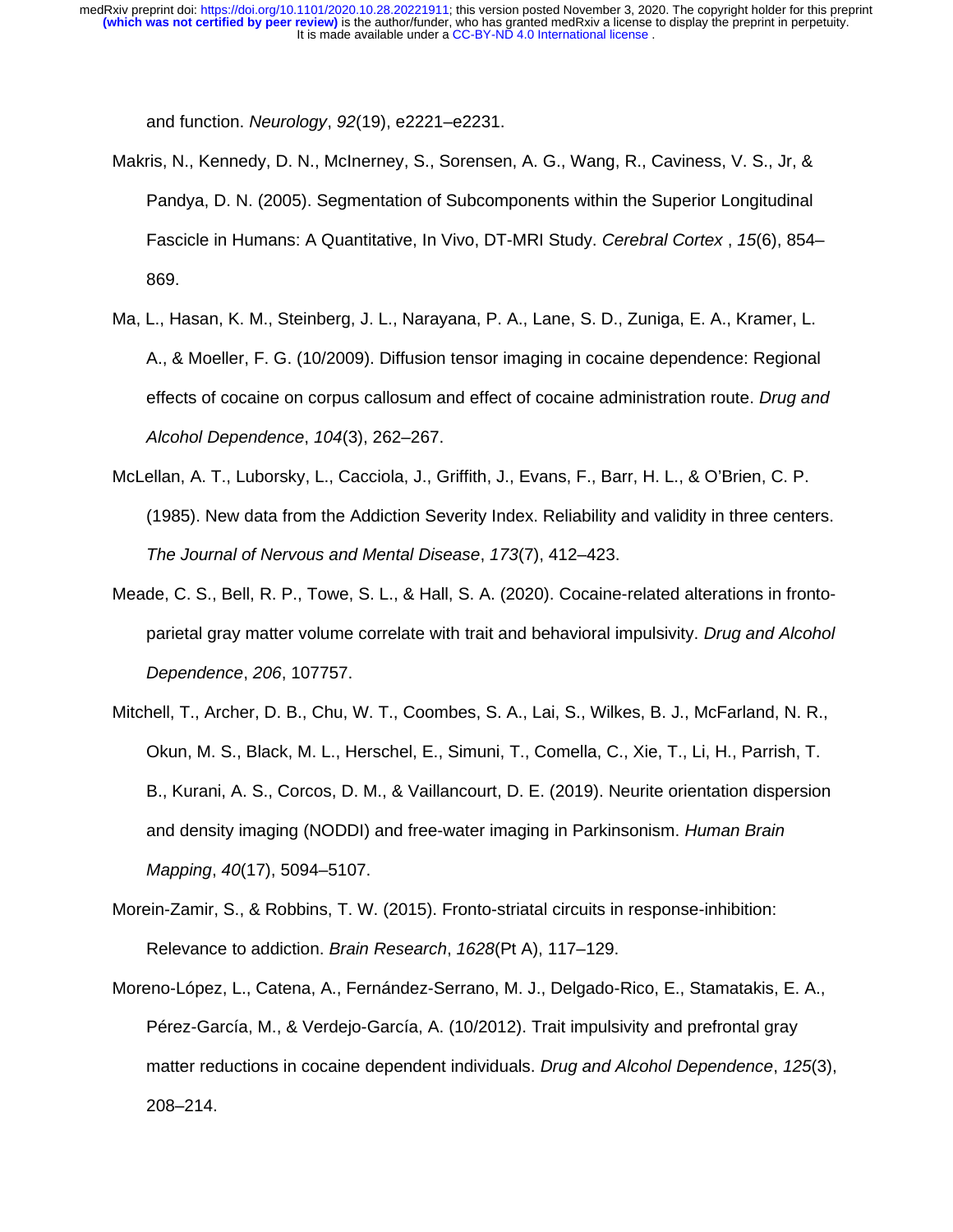- Morie, K. P., Yip, S. W., Zhai, Z. W., Xu, J., Hamilton, K. R., Sinha, R., Mayes, L. C., & Potenza, M. N. (2017). White-matter crossing-fiber microstructure in adolescents prenatally exposed to cocaine. *Drug and Alcohol Dependence*, *174*, 23–29.
- Narayana, P. A., Datta, S., Tao, G., Steinberg, J. L., & Moeller, F. G. (10/2010). Effect of cocaine on structural changes in brain: MRI volumetry using tensor-based morphometry. *Drug and Alcohol Dependence*, *111*(3), 191–199.
- Narvaez, J. C. M., Jansen, K., Pinheiro, R. T., Kapczinski, F., Silva, R. A., Pechansky, F., & Magalhães, P. V. (2014). Psychiatric and substance-use comorbidities associated with lifetime crack cocaine use in young adults in the general population. *Comprehensive Psychiatry*, *55*(6), 1369–1376.
- Oishi, K., Faria, A. V., Hsu, J., Tippett, D., Mori, S., & Hillis, A. E. (2015). Critical role of the right uncinate fasciculus in emotional empathy. *Annals of Neurology*, *77*(1), 68–74.
- Paliwal, P., Hyman, S. M., & Sinha, R. (2008). Craving predicts time to cocaine relapse: further validation of the Now and Brief versions of the cocaine craving questionnaire. *Drug and Alcohol Dependence*, *93*(3), 252–259.
- Pando-Naude, V., Toxto, S., Fernandez-Lozano, S., Parsons, E. C., Alcauter, S., & Garza-Villarreal, E. A. (2020). Gray and white matter morphology in substance use disorders: A neuroimaging systematic review and meta-analysis. In *Neuroscience* (No. biorxiv;2020.05.29.122812v1; p. 2115). bioRxiv.
- Reese, E. D., Yi, J. Y., McKay, K. G., Stein, E. A., Ross, T. J., & Daughters, S. B. (2019). Triple Network Resting State Connectivity Predicts Distress Tolerance and Is Associated with Cocaine Use. *Journal of Clinical Medicine Research*, *8*(12). https://doi.org/10.3390/jcm8122135
- Reise, S. P., Moore, T. M., Sabb, F. W., Brown, A. K., & London, E. D. (2013). The Barratt Impulsiveness Scale-11: reassessment of its structure in a community sample. *Psychological Assessment*, *25*(2), 631–642.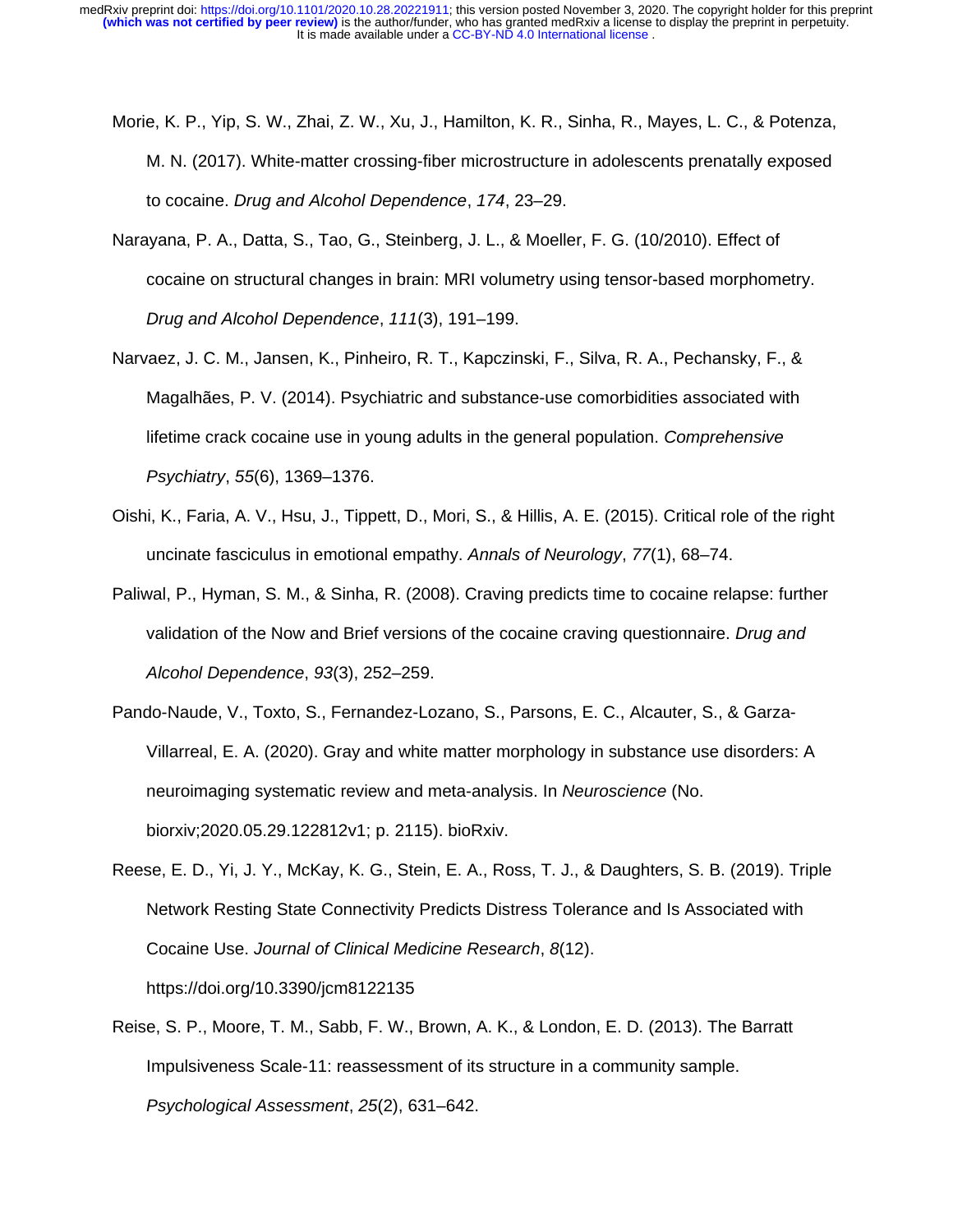- Romero, M. J., Asensio, S., Palau, C., Sanchez, A., & Romero, F. J. (1/2010). Cocaine addiction: Diffusion tensor imaging study of the inferior frontal and anterior cingulate white matter. *Psychiatry Research: Neuroimaging*, *181*(1), 57–63.
- Secades-Villa, R., & Fernández-Hermida, J. R. (2003). The validity of self-reports in a follow-up study with drug addicts. *Addictive Behaviors*, *28*(6), 1175–1182.
- Shen, K.-K., Welton, T., Lyon, M., McCorkindale, A. N., Sutherland, G. T., Burnham, S., Fripp, J., Martins, R., & Grieve, S. M. (2020). Structural core of the executive control network: A high angular resolution diffusion MRI study. *Human Brain Mapping*, *41*(5), 1226–1236.
- Siciliano, C. A., Ferris, M. J., & Jones, S. R. (08/2015). Cocaine self-administration disrupts mesolimbic dopamine circuit function and attenuates dopaminergic responsiveness to cocaine. *The European Journal of Neuroscience*, *42*(4), 2091–2096.
- Sierakowiak, A., Mattsson, A., Gómez-Galán, M., Feminía, T., Graae, L., Aski, S. N., Damberg, P., Lindskog, M., Brené, S., & Åberg, E. (2015). Hippocampal Morphology in a Rat Model of Depression: The Effects of Physical Activity. *The Open Neuroimaging Journal*, *9*(1), 1–6.
- Smith, H. R., Beveridge, T. J. R., Nader, S. H., Nader, M. A., & Porrino, L. J. (2019). Regional elevations in microglial activation and cerebral glucose utilization in frontal white matter tracts of rhesus monkeys following prolonged cocaine self-administration. *Brain Structure & Function*, *224*(4), 1417–1428.
- van Son, D., Wiers, R. W., Catena, A., Perez-Garcia, M., & Verdejo-García, A. (2016). White matter disruptions in male cocaine polysubstance users: Associations with severity of drug use and duration of abstinence. *Drug and Alcohol Dependence*, *168*, 247–254.
- Vassileva, J., & Conrod, P. J. (2019). Impulsivities and addictions: a multidimensional integrative framework informing assessment and interventions for substance use disorders. *Philosophical Transactions of the Royal Society of London. Series B, Biological Sciences*, *374*(1766), 20180137.

Volkow, N. D., Michaelides, M., & Baler, R. (2019). The Neuroscience of Drug Reward and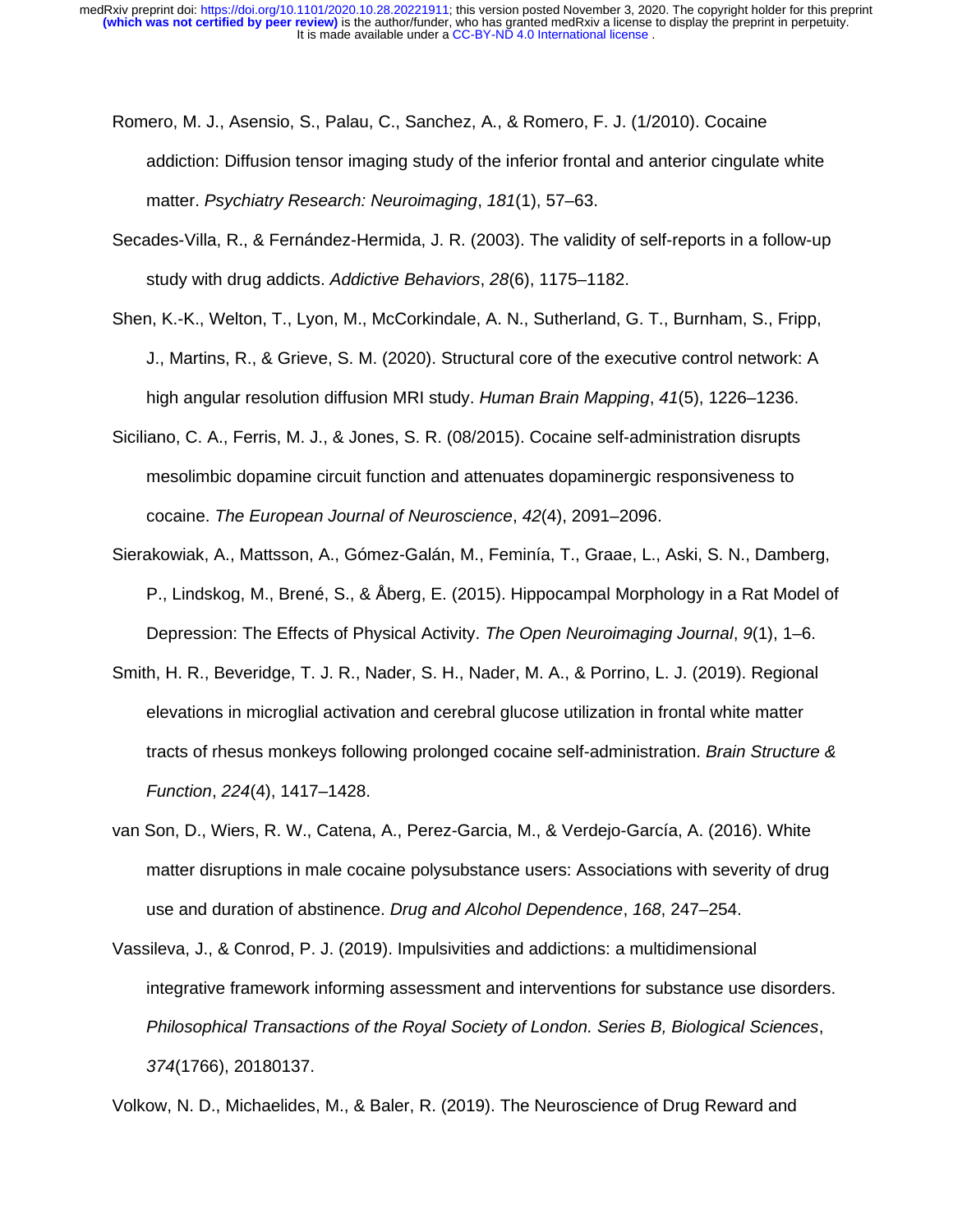Addiction. *Physiological Reviews*, *99*(4), 2115–2140.

- Wilcox, C. E., Teshiba, T. M., Merideth, F., Ling, J., & Mayer, A. R. (2011). Enhanced cue reactivity and fronto-striatal functional connectivity in cocaine use disorders. *Drug and Alcohol Dependence*, *115*(1-2), 137–144.
- Xu, J., DeVito, E. E., Worhunsky, P. D., Carroll, K. M., Rounsaville, B. J., & Potenza, M. N. (2010). White matter integrity is associated with treatment outcome measures in cocaine dependence. *Neuropsychopharmacology: Official Publication of the American College of Neuropsychopharmacology*, *35*(7), 1541–1549.
- Zhang, H., Schneider, T., Wheeler-Kingshott, C. A., & Alexander, D. C. (2012). NODDI: practical in vivo neurite orientation dispersion and density imaging of the human brain. *NeuroImage*, *61*(4), 1000–1016.
- Zhang, J., Gao, J., Shi, H., Huang, B., Wang, X., Situ, W., Cai, W., Yi, J., Zhu, X., & Yao, S. (2014). Sex differences of uncinate fasciculus structural connectivity in individuals with conduct disorder. *BioMed Research International*, *2014*, 673165.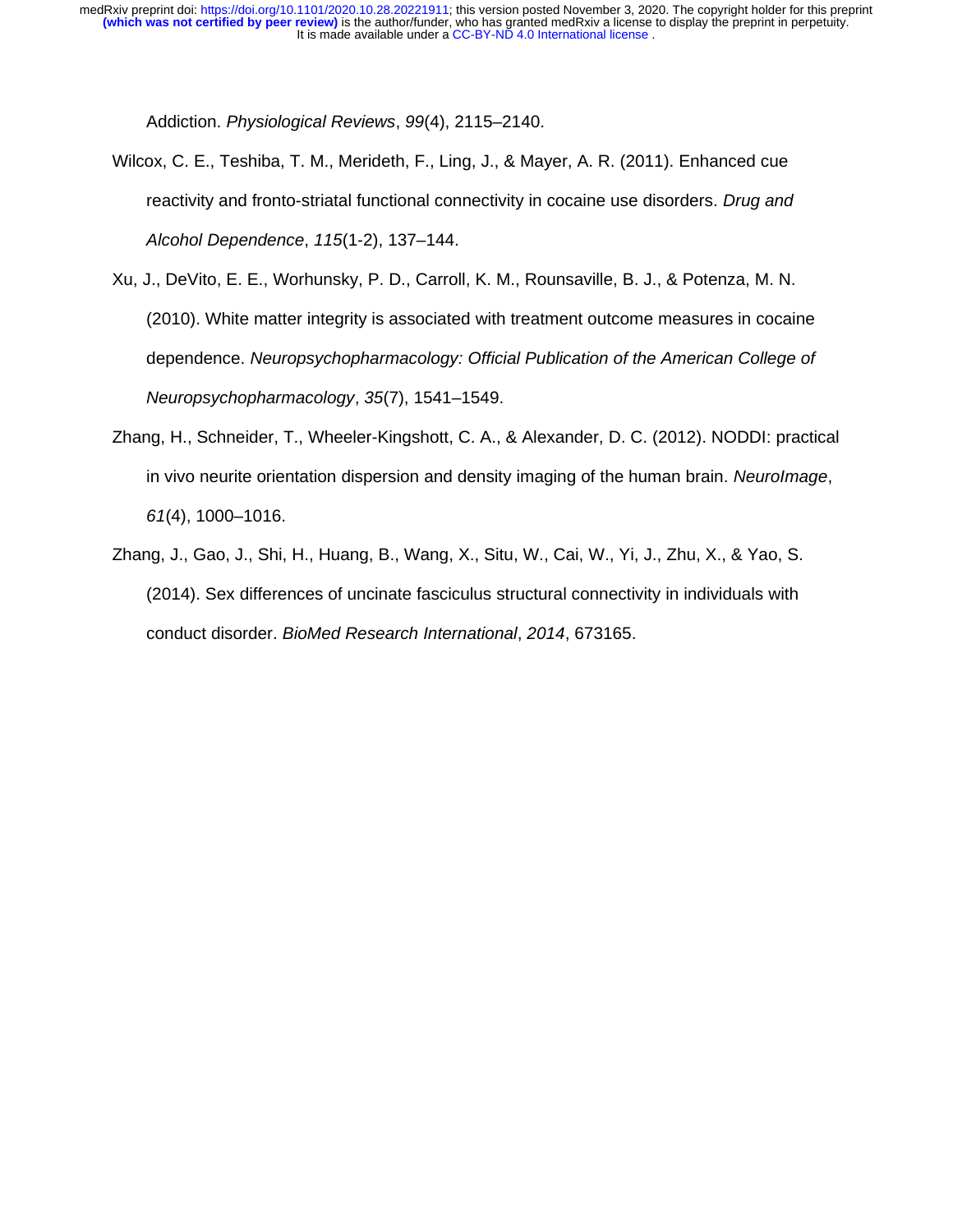### **TABLES**

#### **Table 1.** Participant data

|                                      | <b>CUD (n=60)</b>                    | $HC (n=43)$                      | <b>Stats</b>                |  |
|--------------------------------------|--------------------------------------|----------------------------------|-----------------------------|--|
| Age                                  | $31.23(18-50)$                       | $30.86(18 - 48)$                 | $t = -0.251$ , $p = 0.801$  |  |
| Education                            | Middle School                        | <b>High School</b>               | $\chi^2$ = 15.71, p = 0.003 |  |
| Handedness **                        | $(n = 60)$                           | $(n = 43)$                       | $\chi^2$ = 0.453, p = 0.797 |  |
| <b>Right</b>                         | 53                                   | 36                               |                             |  |
| Left                                 | $\overline{4}$                       | $\sqrt{4}$                       |                             |  |
| Ambidextrous                         | 3                                    | 3                                |                             |  |
| Onset age of<br>consumption          | $(n = 59)$ , 20 $(12 - 41)$          | na                               |                             |  |
| Years consuming                      | $(n = 59), 10(1 - 28)$               | na                               |                             |  |
| Average consumption<br>per intake ** | $(n = 57)$                           | na                               |                             |  |
| $< 0.8$ gm                           | 5                                    | na                               |                             |  |
| $1.6 - 2.4$ gm                       | 13                                   | na                               |                             |  |
| $3.2 - 5.6$ gm                       | 26                                   | na                               |                             |  |
| $8 - 9$ gm                           | $\,6$                                | na                               |                             |  |
| $9 - 10$ gm                          | 3                                    | na                               |                             |  |
| $> 10$ gm                            | 3                                    | na                               |                             |  |
| Monthly expense in<br>cocaine (USD)* | $(n = 56)$ , \$127.5 (±<br>\$205.59) | na                               |                             |  |
| Tobacco dependency **                | $(n = 52)$ , 34                      | $(n = 41)$ , 18                  | $\chi^2$ = 19.22, p < 0.001 |  |
| Years of tobacco use *               | $(n = 52)$ , 13.71 ( $\pm$ 8.03)     | $(n = 41)$ , 6.39 ( $\pm$ 8.145) | $T = -4.33$ , $p < 0.001$   |  |

*Median (min – max) for all except: \* = mean (sd), \*\* = count. CUD = Cocaine Use Disorder, HC = Healthy controls, n = due to absence of data we show each sample size per variable, na = not* applicable,  $gm = grams$ , Stats = statistics,  $t = t$ -value,  $\chi^2$  = chi-squared.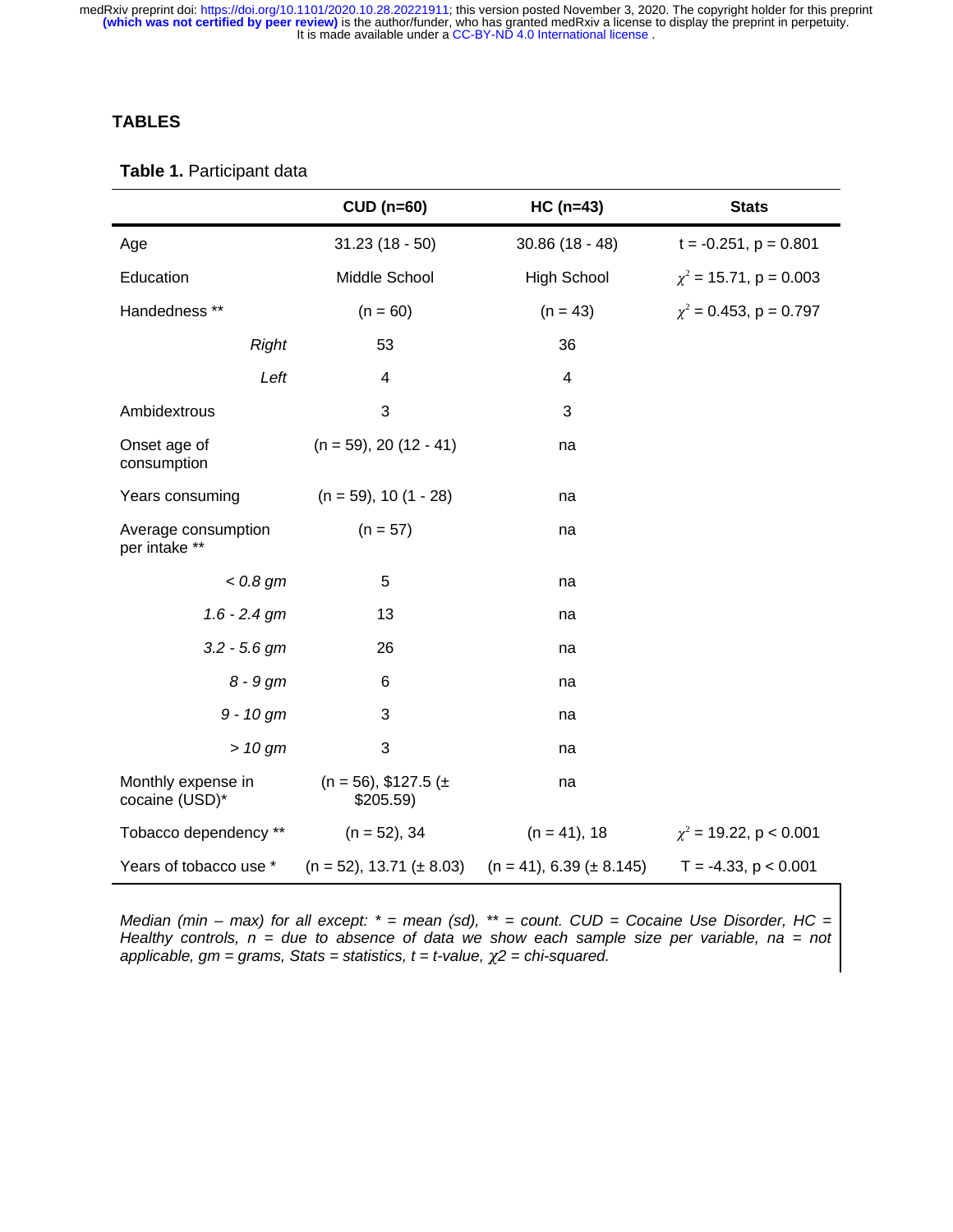| <b>Multiple regression</b>                          | F                  | B         | s.e. B | β         | P-value |
|-----------------------------------------------------|--------------------|-----------|--------|-----------|---------|
| <b>Uncinate L</b>                                   | $F(1, 58) = 5.489$ |           |        |           | 0.0225  |
| (intercept)                                         |                    | 0.2140    | 0.0201 | 0.2140    | 0.0001  |
| Coc. dose per<br>$\pm$<br>week                      |                    | $-0.0152$ | 0.0064 | $-0.0152$ | 0.0226  |
| <b>Superior Longitudinal</b><br><b>Fasciculus L</b> | $F(3, 56) = 5.257$ |           |        |           | 0.0028  |
| (intercept)                                         |                    | 0.2361    | 0.0267 | 0.2361    | 0.0001  |
| Sex<br>$\pm$                                        |                    | $-0.0354$ | 0.0137 | $-0.0354$ | 0.0126  |
| Age<br>+                                            |                    | 0.0010    | 0.0005 | 0.0010    | 0.0763  |
| Coc. dose per<br>$\pm$<br>week                      |                    | $-0.0071$ | 0.0031 | $-0.0071$ | 0.0269  |
| IFG pars opercularis L                              | $F(8, 51) = 3.164$ |           |        |           | 0.0054  |
| (intercept)                                         |                    | 0.2853    | 0.0539 | 0.2853    | 0.0001  |
| Age<br>+                                            |                    | 0.0028    | 0.0012 | 0.0028    | 0.0239  |
| Education<br>$\ddot{}$                              |                    | $-0.0113$ | 0.0072 | $-0.0113$ | 0.1215  |
| <b>CCQN</b><br>$\ddot{}$                            |                    | $-0.0004$ | 0.0001 | $-0.0004$ | 0.0237  |
| <b>BIS cognitive</b><br>$\ddot{}$                   |                    | 0.0034    | 0.0020 | 0.0034    | 0.1024  |
| <b>BIS motor</b><br>$\ddot{}$                       |                    | 0.0026    | 0.0012 | 0.0026    | 0.0400  |
| BIS non planned<br>$\ddot{}$                        |                    | $-0.0026$ | 0.0013 | $-0.0026$ | 0.0609  |
| ASIP alcohol<br>$\pm$                               |                    | $-0.0127$ | 0.0077 | $-0.0127$ | 0.1049  |
| ASIP psychiatric<br>$+$ $-$                         |                    | 0.0795    | 0.0365 | 0.0795    | 0.0342  |
| ros. Middle Frontal R                               | $F(3, 56) = 3.691$ |           |        |           | 0.0169  |
| (intercept)                                         |                    | 0.2284    | 0.0473 | 0.2284    | 0.0001  |
| Age<br>$^+$                                         |                    | 0.0026    | 0.0013 | 0.0026    | 0.0548  |
| <b>BIS motor</b><br>$\pm$                           |                    | 0.0023    | 0.0009 | 0.0023    | 0.0209  |
| ASIP psychiatric<br>$\ddot{}$                       |                    | 0.0649    | 0.0372 | 0.0649    | 0.0868  |
| Lat. Occipital R                                    | $F(3, 56) = 5.158$ |           |        |           | 0.0032  |

**Table 2.** Multiple Regression between correlated brain regions and clinical measures.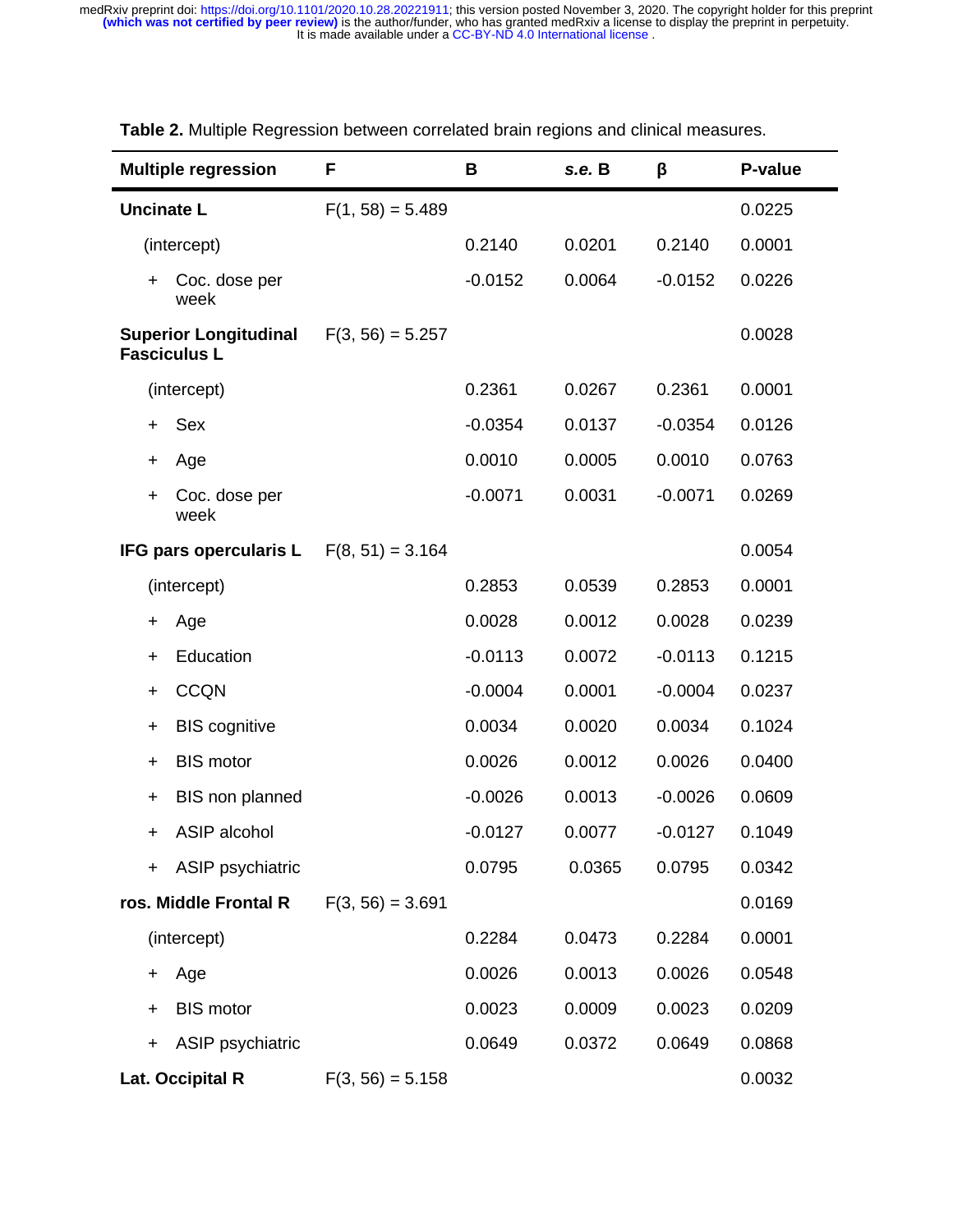|           | (intercept)                                       |                    | 0.2124    | 0.0292    | 0.2124    | 0.0001 |
|-----------|---------------------------------------------------|--------------------|-----------|-----------|-----------|--------|
| $\pm$     | <b>CCQN</b>                                       |                    | $-0.0003$ | 0.0001    | $-0.0003$ | 0.0291 |
| $\ddot{}$ | <b>BIS motor</b>                                  |                    | 0.0023    | 0.0008    | 0.0023    | 0.0074 |
| $+$       | ASIP drugs                                        |                    | 0.2099    | 0.0839    | 0.2099    | 0.0153 |
|           | <b>IFG pars triangularis L</b> $F(4, 55) = 3.833$ |                    |           |           |           | 0.0080 |
|           | (intercept)                                       |                    | 0.2387    | 0.0431    | 0.2387    | 0.0001 |
| $\ddot{}$ | Coc. age onset                                    |                    | 0.0052    | 0.0016    | 0.0052    | 0.0028 |
| $\ddot{}$ | Coc. Total Years                                  |                    | 0.0025    | 0.0015    | 0.0025    | 0.1128 |
| $\ddot{}$ | Tob. Total Years                                  |                    | $-0.0020$ | 0.0011    | $-0.0020$ | 0.0803 |
| $\ddot{}$ | <b>BIS motor</b>                                  |                    | 0.0015    | 0.0009    | 0.0015    | 0.0936 |
|           | Lat. orbitofrontal-L                              | $F(5, 54) = 5.145$ |           |           |           | 0.0006 |
|           | (intercept)                                       |                    | 0.1378    | 0.0357    | 0.1378    | 0.0003 |
| $\pm$     | Age                                               |                    | 0.0034    | 0.0012    | 0.0034    | 0.0070 |
| $\ddot{}$ | Education                                         |                    | $-0.0105$ | 0.0056    | $-0.0105$ | 0.0655 |
| $\ddot{}$ | Coc. age onset                                    |                    | 0.0025    | 0.0013    | 0.0025    | 0.0635 |
| $\ddot{}$ | Tob. Total years                                  |                    | $-0.0015$ | 0.0009    | $-0.0015$ | 0.0966 |
| $\ddot{}$ | <b>BIS cognitive</b>                              |                    | 0.0018    | 0.0008    | 0.0018    | 0.0442 |
|           | Pos. Cingulate R                                  | $F(6, 53) = 3.427$ |           |           |           | 0.0062 |
|           | (intercept)                                       |                    | 0.2862    | 0.2862    | 0.0701    | 0.0001 |
| $\ddag$   | Sex                                               |                    | $-0.0684$ | $-0.0684$ | 0.0338    | 0.0477 |
| $\pm$     | Age                                               |                    | 0.0021    | 0.0021    | 0.0015    | 0.1736 |
| $\ddot{}$ | Coc. dose per<br>week                             |                    | $-0.0140$ | $-0.0140$ | 0.0076    | 0.0700 |
| $\pm$     | Tob. total years                                  |                    | $-0.0018$ | $-0.0018$ | 0.0013    | 0.1691 |
| $\ddot{}$ | <b>CCQN</b>                                       |                    | $-0.0003$ | $-0.0003$ | 0.0002    | 0.1279 |
| $\ddot{}$ | <b>BIS cognitive</b>                              |                    | 0.0032    | 0.0032    | 0.0012    | 0.0138 |
|           | Post central R                                    | $F(3, 56) = 5.823$ |           |           |           | 0.0015 |
|           | (intercept)                                       |                    | 0.3226    | 0.0492    | 0.3226    | 0.0001 |
| $\ddag$   | Age                                               |                    | 0.0026    | 0.0012    | 0.0026    | 0.0322 |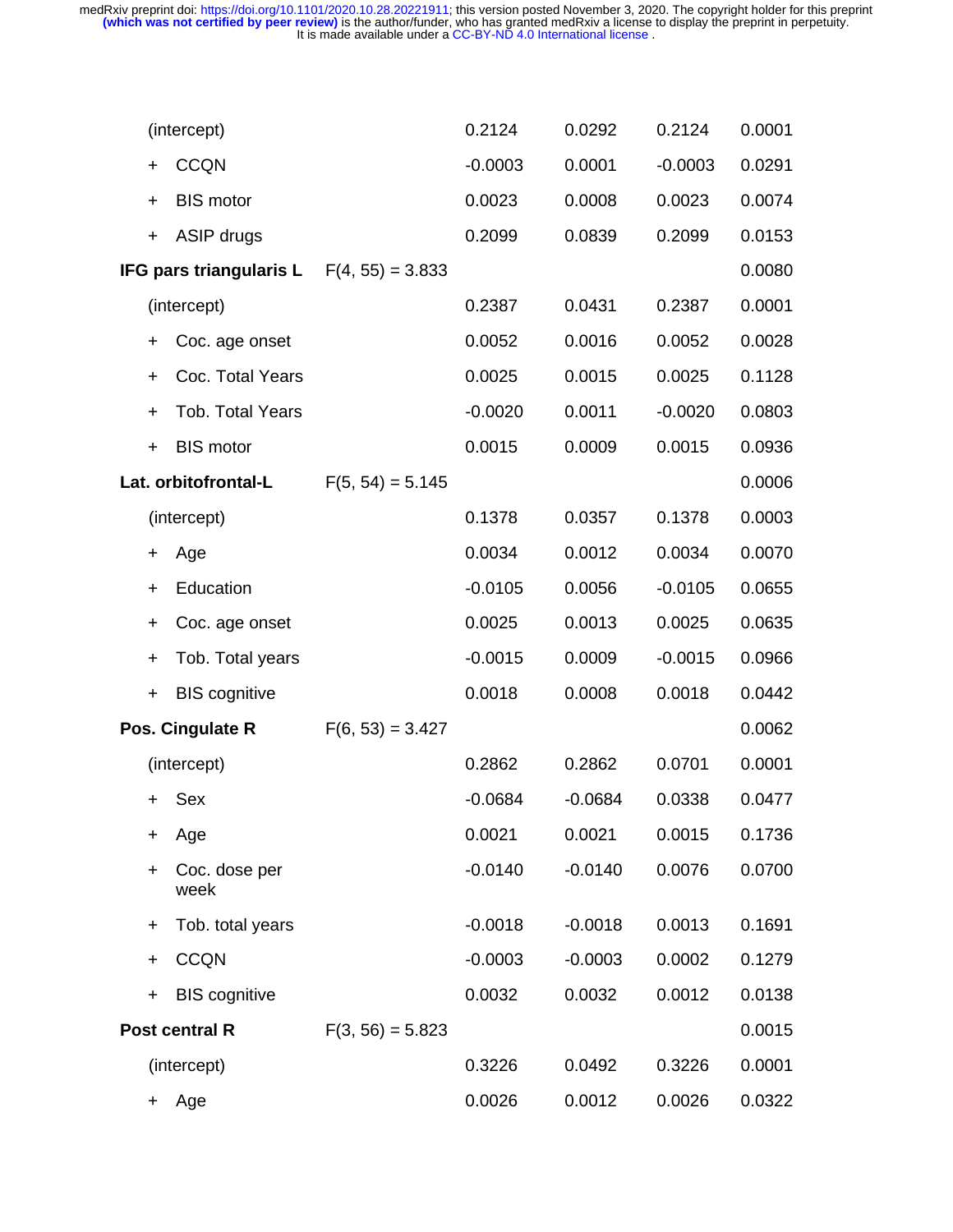| + CCON      | -0.0002 |        |                 |  |
|-------------|---------|--------|-----------------|--|
| + BIS motor | 0.0028  | 0.0008 | 0.0028   0.0021 |  |

Abbreviations: B, estimate; s.e. B, standard error *P*, uncorrected *P*-value, CCQN Cocaine craving Questionnaire Now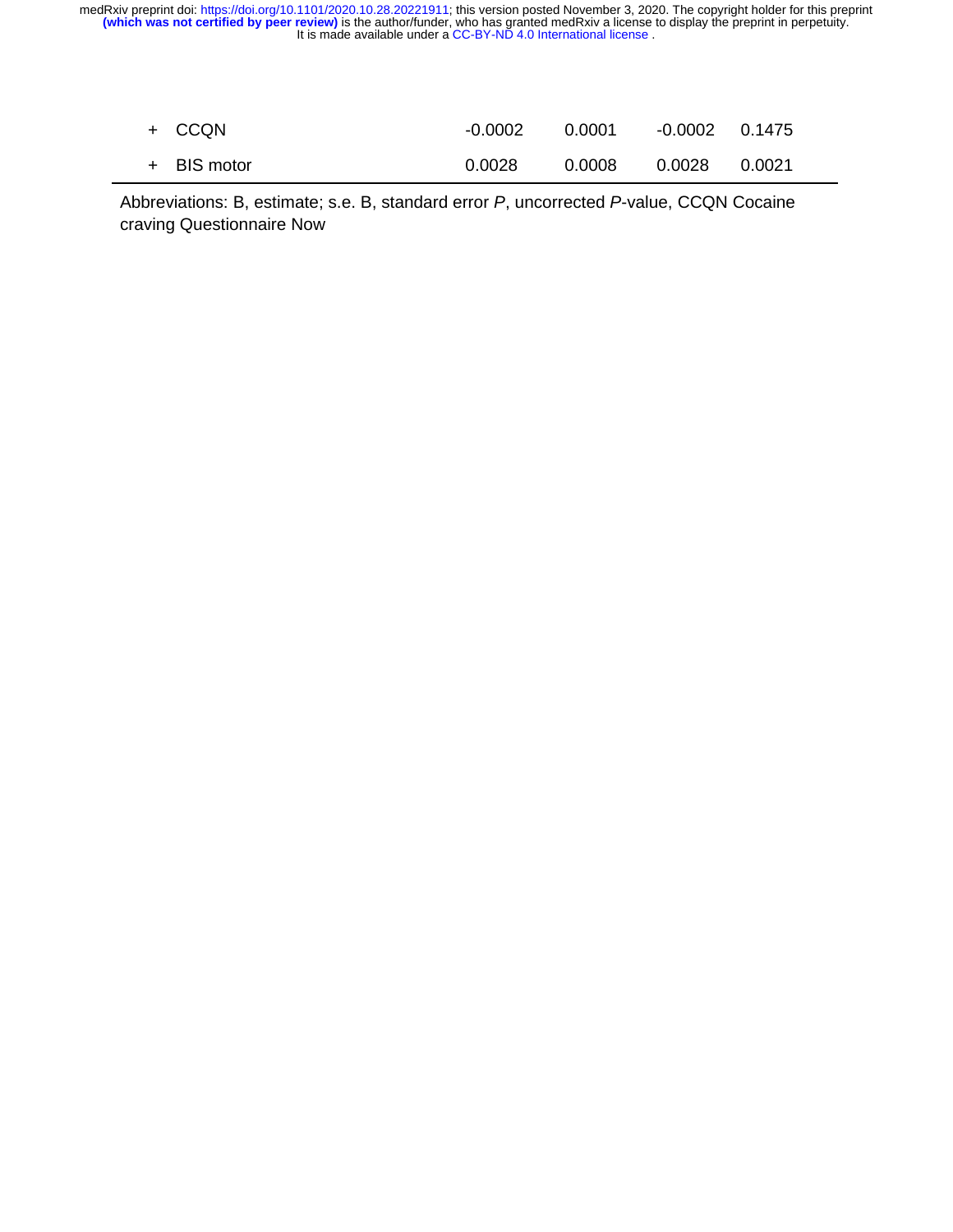# **FIGURES**

|   |  |                          | Region                                      | Group            | mean           | sd           | p-value |  |
|---|--|--------------------------|---------------------------------------------|------------------|----------------|--------------|---------|--|
| R |  | <b>Superior temporal</b> | <b>CUD</b>                                  | 0.172            | 0.08           |              |         |  |
|   |  | sulcus L                 | HC                                          | 0.141            | 0.05           | 0.042        |         |  |
|   |  |                          | <b>CUD</b>                                  | 0.280            | 0.06           | 0.016        |         |  |
|   |  | lateral orbitofrontal L  | HC                                          | 0.253            | 0.01           |              |         |  |
|   |  | middle temporal L        | <b>CUD</b>                                  | 0.281            | 0.07           | 0.018        |         |  |
|   |  |                          | HC                                          | 0.248            | 0.01           |              |         |  |
|   |  | parahippocampal L        | <b>CUD</b>                                  | 0.329            | 0.06           | 0.043        |         |  |
|   |  |                          |                                             | НC               | 0.297          | 0.07         |         |  |
|   |  |                          | pars opercularis L                          | <b>CUD</b>       | 0.325          | 0.07         | 0.042   |  |
|   |  |                          |                                             | HC               | 0.294          | 0.06         |         |  |
|   |  |                          | pars triangularis L                         | <b>CUD</b>       | 0.374          | 0.07         | 0.012   |  |
|   |  |                          |                                             | HC               | 0.334          | 0.07         |         |  |
|   |  |                          | rostral middle frontal L                    | <b>CUD</b>       | 0.334          | 0.07         | 0.014   |  |
|   |  |                          |                                             | HC               | 0.291          | 0.08         |         |  |
|   |  |                          | pallidum L                                  | <b>CUD</b>       | 0.137          | 0.02         | 0.037   |  |
|   |  |                          |                                             | НC               | 0.152          | 0.04         |         |  |
|   |  |                          | inferior parietal R                         | <b>CUD</b>       | 0.252          | 0.07         | 0.042   |  |
|   |  |                          |                                             | НC               | 0.226          | 0.04         |         |  |
|   |  | inferior temporal R      | <b>CUD</b>                                  | 0.217            | 0.06           | 0.030        |         |  |
|   |  | R                        |                                             | НC               | 0.194          | 0.04         |         |  |
|   |  |                          | lateral occipital R                         | <b>CUD</b>       | 0.216          | 0.07         | 0.031   |  |
|   |  |                          |                                             | HC               | 0.190          | 0.04         |         |  |
| L |  |                          | pars triangularis R                         | <b>CUD</b>       | 0.374          | 0.08         | 0.038   |  |
|   |  |                          | postcentral R<br>posterior cingulate R      | НC               | 0.337          | 0.07         |         |  |
|   |  |                          |                                             | <b>CUD</b><br>HC | 0.412<br>0.378 | 0.07<br>0.07 | 0.034   |  |
|   |  |                          |                                             | <b>CUD</b>       | 0.216          | 0.08         |         |  |
|   |  |                          |                                             | <b>HC</b>        | 0.176          | 0.05         | 0.011   |  |
|   |  | R                        | rostral middle frontal R<br>supramarginal R | <b>CUD</b>       | 0.363          | 0.07         |         |  |
|   |  |                          |                                             | <b>HC</b>        | 0.321          | 0.08         | 0.018   |  |
|   |  |                          |                                             | <b>CUD</b>       | 0.306          | 0.07         |         |  |
|   |  |                          |                                             | HC               | 0.272          | 0.06         | 0.016   |  |
|   |  |                          | cerebellum cortex R                         | <b>CUD</b>       | 0.376          | 0.08         |         |  |
|   |  |                          |                                             | НC               | 0.335          | 0.08         | 0.025   |  |
|   |  |                          |                                             |                  |                |              |         |  |
|   |  |                          | cingulum gyrus L<br>cingulum gyrus          | <b>CUD</b>       | 0.174          | 0.06         | 0.021   |  |
| L |  |                          |                                             | HC               | 0.149          | 0.03         |         |  |
|   |  |                          |                                             | <b>CUD</b>       | 0.241          | 0.06         | 0.010   |  |
|   |  |                          | hippocampus R                               | НC               | 0.207          | 0.05         |         |  |
|   |  |                          | forceps minor                               | <b>CUD</b>       | 0.193          | 0.03         |         |  |
|   |  |                          |                                             | НC               | 0.177          | 0.02         | 0.012   |  |
|   |  |                          | superior longitudinal<br>fasciculus L       | <b>CUD</b><br>HC | 0.209<br>0.190 | 0.03<br>0.02 |         |  |
|   |  |                          | medial lemniscus R                          | <b>CUD</b>       | 0.124          | 0.07         |         |  |
|   |  |                          |                                             | НC               | 0.162          | 0.01         | 0.014   |  |
|   |  |                          |                                             | <b>CUD</b>       | 0.126          | 0.08         |         |  |
|   |  |                          | medial lemniscus L                          | HC               | 0.159          | 0.05         | 0.044   |  |
|   |  |                          |                                             | <b>CUD</b>       | 0.170          | 0.06         |         |  |
|   |  |                          | uncinate fasciculus L                       | HC               | 0.146          | 0.03         | 0.033   |  |
|   |  |                          |                                             |                  |                |              |         |  |

#### **Figure 1.** Viso-NODDI differences between groups in white and gray matter.

*Left: Gray matter regions (Desikan-Killiany atlas) and white matter regions (JHU WM tractography atlas) with Viso-NODDI statistical significant difference (FDR correction; p < 0.05). Right: Bar plots with mean Viso-NODDI values per significant region, standard deviation (sd) and adjusted p-values between cocaine use disorder patients (CUD) and healthy controls (HC). (Banks of) Superior temporal sulcus = bankssts L*. *Dashed lines indicate the separation between gray-matter and white-matter.*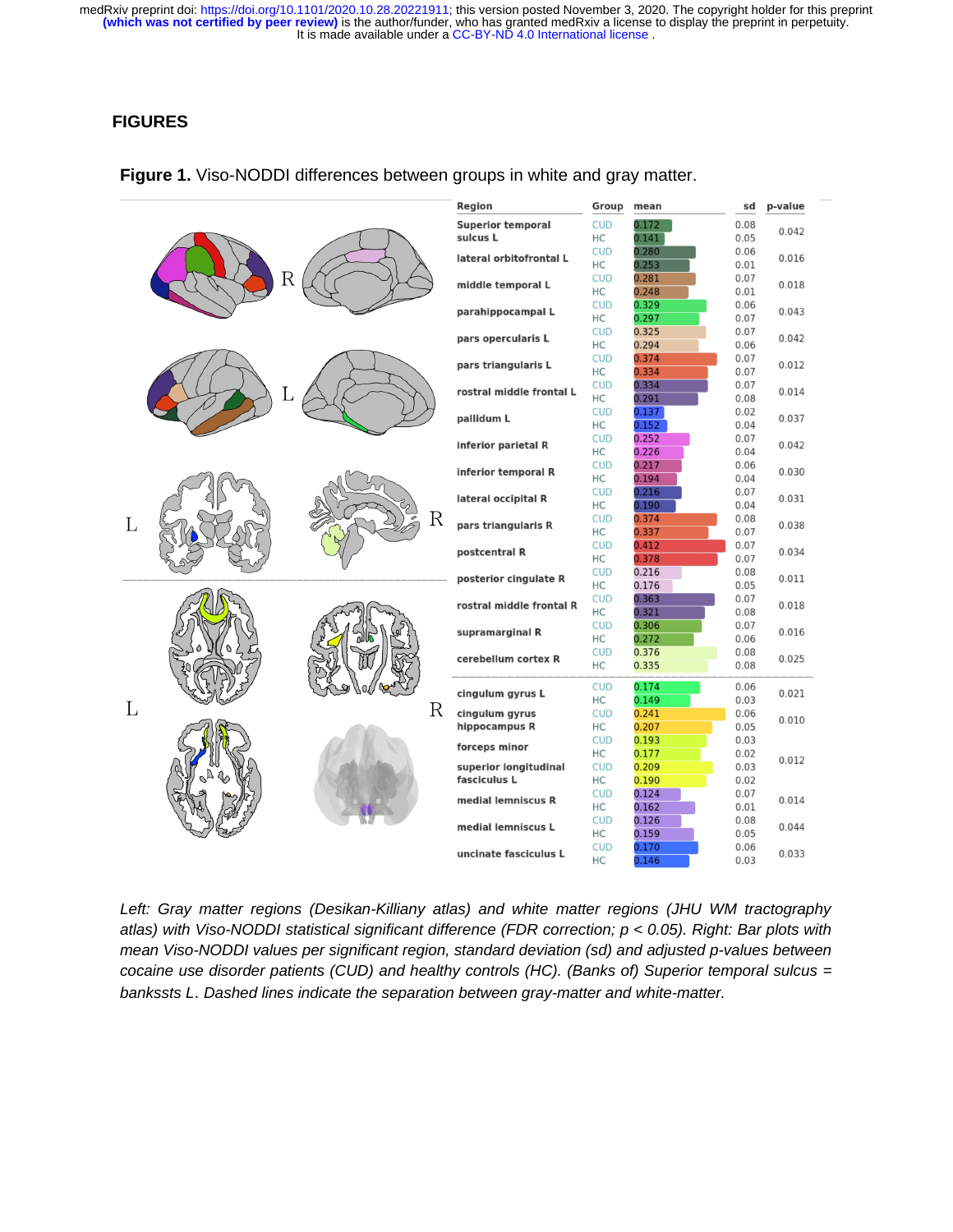**Figure 2.** Partial correlation map between significant structures and clinical measures with education and sex as covariates.



*Partial correlation map between significant structures and clinical measures with education and sex as covariates. Blank space means no significance corrected after FDR (p<0.05) of significant values. Viso-NODDI values of each structure are plotted on the right side. Abbreviation: Unci-L = left Uncinate tract, SLF-L = Superior Longitudinal Fasciculus, parsO-L,*